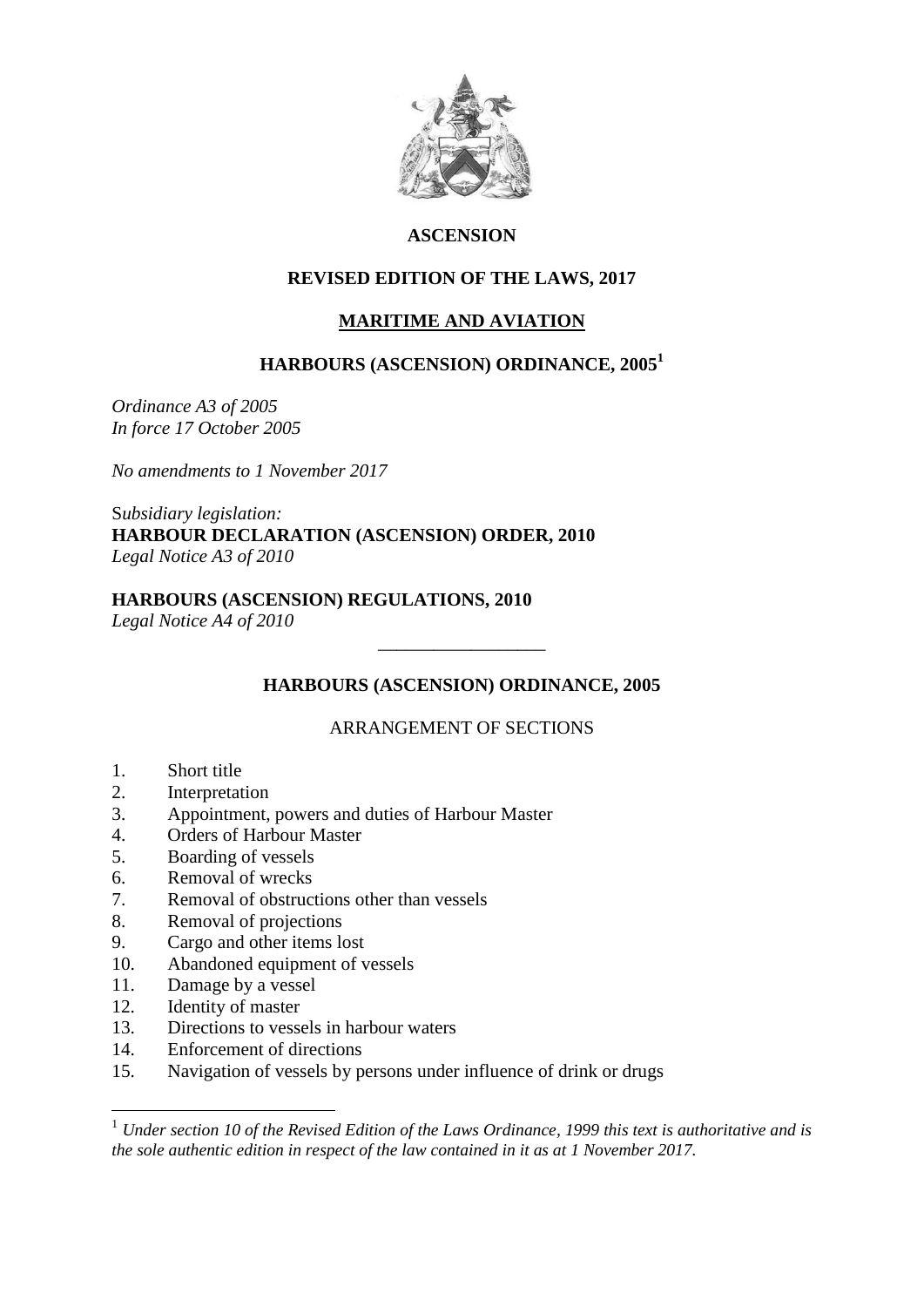- 16. Service of documents
- 17. Crown exemption
- 18. Impersonation of Harbour Master
- 19. Taking a vessel without consent
- 20. Stowaways
- 21. Regulations
- 22. Power to declare harbours

AN ORDINANCE to provide for the regulation, management and control of harbours in Ascension, and of vessels in the harbours, and for connected or incidental matters.

#### **Short title**

**1.** This Ordinance may be cited as the Harbours (Ascension) Ordinance, 2005.

#### **Interpretation**

- **2.** In this Ordinance—
- **"boat"** includes a lighter, barge, hulk, or any open or partly decked craft;
- **"boat for hire"** means a boat let for hire for carrying persons, and includes a passenger boat; **"charges"** includes any fee, charge, rate, toll or due of every description which is for the
	- time being authorised by this Ordinance or any regulations made under it;
- **"customs officer"** means any person appointed by the Governor as such under the Customs Ordinance 2002, or any statutory modification to or re-enactment of the same;
- **"goods"** includes motor vehicles, and all tangible personal property of any kind;
- **"Government"** means the Government of Ascension;
- **"harbour"** means any area which is declared to be a harbour under section 22;
- **"Harbour Master"** means the person for the time being appointed by the Governor pursuant to section 3 includes the deputies and assistants of a person so appointed;
- **"harbour waters"** means the water within any harbour up to a limit of 3 miles from the coast;
- **"land"** includes land which for the time being may be covered by water, and any interest in land;
- **"landing place"** means wharves and other waterside landing places, piers, jetties and similar installations, and includes approaches from land to such installations;
- **"lighter"** includes a barge or other like craft for carrying goods;
- **"master"**, in relation to a vessel, means any person having or taking the command, charge or management of a vessel for the time being;
- **"mooring"** includes anchorage;
- **"navigating"** in relation to a vessel means any time when the vessel is in motion, and **"navigation"** is to be construed accordingly;
- **"owner"**, in relation to a vessel, includes the charterer;
- **"passenger boat"** means a boat used for carrying passengers, whether or not for reward;
- **"pratique"** means clearance or authority to remain in harbour waters granted since the last arrival of a vessel from places outside Ascension;
- **"prescribed"** means anything which may be or is provided for by regulations made under section 21:
- **"rowing boat"** means a boat capable only of being propelled by oars;
- **"summarily"**, in relation to the recovery of expenses or charges, means proceedings issued by way of complaint to the Magistrates' Court;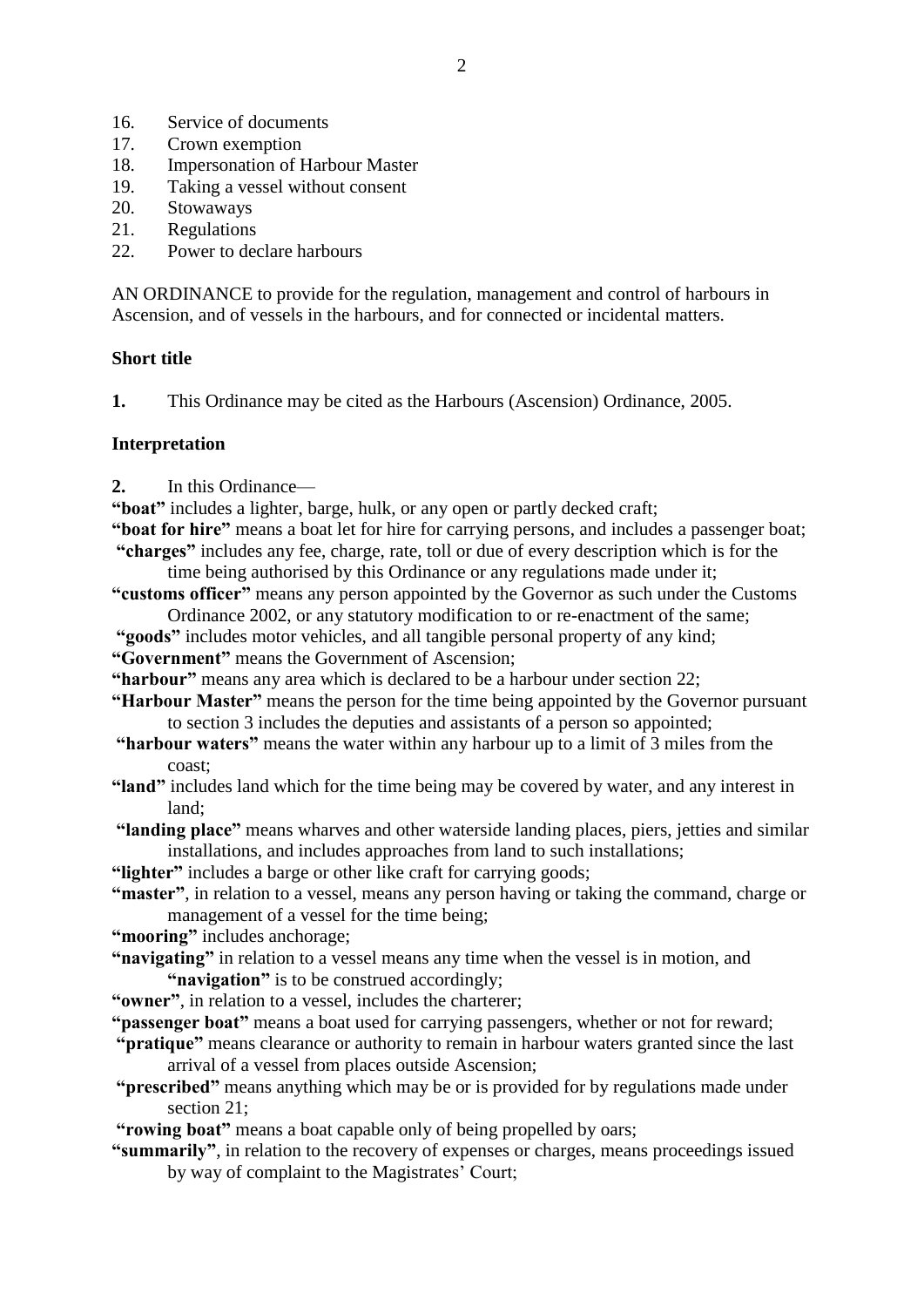**"vessel"** means every description of ship or boat, however propelled or moved, and includes anything constructed or used to carry persons or goods by water, and a seaplane on or in the water, a hovercraft and a hydrofoil vessel.

# **Appointment, powers and duties of Harbour Master**

**3. (1)** The Governor must from time to time appoint a person to be the Harbour Master, and may appoint a Deputy Harbour Master and Assistant Harbour Masters whenever the Governor considers it appropriate to do so.

**(2)** Subject to this Ordinance, the Harbour Master is to have the control and management of harbours in Ascension.

**(3)** The Harbour Master has the powers conferred upon him or her by this Ordinance and the duties that her or she is required by this Ordinance to perform.

**(4)** The Governor acting in his or her discretion may give policy directions in writing for the guidance of the Harbour Master, who must comply with them in the exercise of his or her powers and duties.

**(5)** No civil proceedings in any court lie against the Harbour Master or any other public officer in their respective private capacities for or in respect of any act or matter done or omitted to be done, in good faith, in the exercise or purported exercise of any function under or power conferred by this Ordinance.

# **Orders of Harbour Master**

**4. (1)** The Harbour Master may order the owner or master of any vessel within a harbour to—

- *(a)* move the mooring of the vessel to such other place as he or she specifies;
- *(b)* make a declaration, in writing, containing information sufficient to answer any query made by the Harbour Master in relation to such vessel, its cargo or crew;
- *(c)* remain at anchor or remain within harbour limits until such time as clearance to proceed has been given.
- **(2)** It is an offence for a person without reasonable cause (which the person must prove) to  $-$ 
	- *(a)* fail to obey any such order;
	- *(b)* fail to make such declaration when requested; or
	- *(c)* make any declaration the person knows to be false or does not believe to be true or recklessly as to its truth or falsehood.

Penalty: A fine of £10,000 or imprisonment for 3 months, or both.

# **Boarding of vessels**

**5. (1)** The Harbour Master may board any vessel which is moored in harbour waters for the purpose of granting pratique, and in consideration thereof must demand of the master payment of the prescribed fee.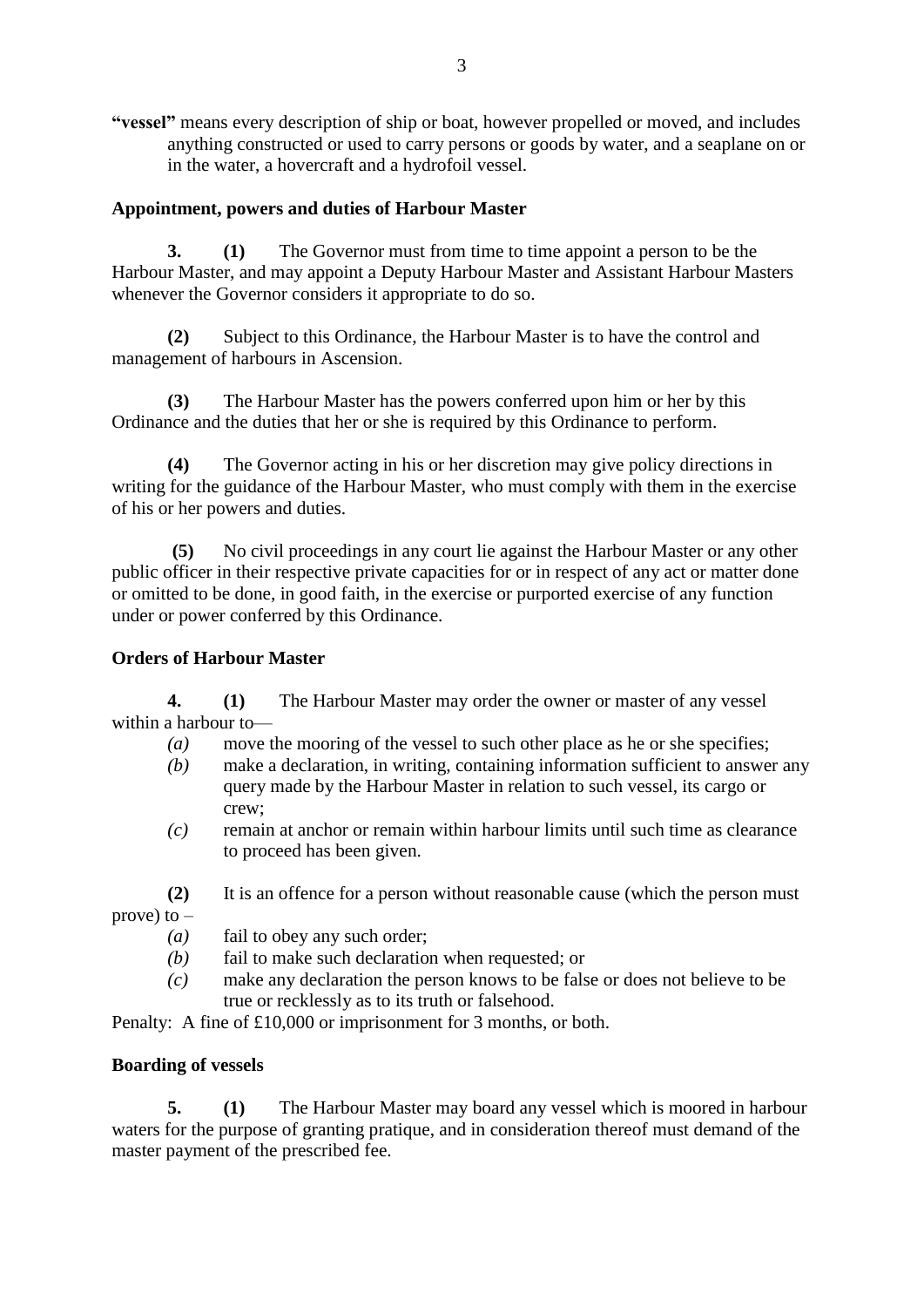**(2)** If payment of the prescribed fee is not made upon demand, the Harbour Master may—

- *(a)* refuse to grant pratique until the fee is paid; or
- *(b)* grant pratique and proceed to recover the fee summarily from the master, the owner or agent of the vessel.
- **(3)** It is an offence for a person to –
- *(a)* receive any goods from;
- *(b)* board or leave; or
- *(c)* make fast to,

a vessel moored in harbour waters, before the Harbour Master has granted pratique to the vessel.

Penalty: A fine of £10,000.

# **Removal of wrecks**

**6. (1)** If, in the opinion of the Harbour Master, any vessel is sunk, stranded or abandoned in harbour waters in such a manner as to be a danger or obstruction to safe navigation, the harbour Master may—

- *(a)* take possession of and raise, remove or destroy the whole or any part of the vessel;
- *(b)* light or buoy the vessel or part of it until it can conveniently be raised, removed or destroyed.
- **(1A)** If a vessel has been raised or removed, the harbour master must –
- *(a)* deliver it to the owner or the owner's agent, on demand, and on payment of all expenses incurred; or
- *(b)* in the absence of such demand and payment sell, in such manner as the Harbour Master thinks think fit, the vessel or part of it so raised or removed, and also any other goods recovered in consequence thereof, and out of the proceeds of such sale, deduct all expenses incurred by the Harbour Master, and deposit in a bank the surplus (if any) of such proceeds, in trust for the person or persons entitled to them.

**(2)** If the proceeds of sale of any vessel or part of it raised or removed and sold pursuant to subsection (1A) are insufficient to fully reimburse the Harbour Master for all expenses he or she has incurred in the exercise of such powers, the Harbour Master may recover the balance of them summarily from the owner.

# **Removal of obstructions other than vessels**

**7. (1)** Without affecting the powers contained in section 6, the Harbour Master may remove—

- *(a)* any goods, other than a vessel, causing or likely to become an obstruction or impediment to the safety of any vessel navigating or moored in harbour waters, or persons using the same;
- *(b)* any other goods causing, or likely to become an obstruction or impediment to the proper use of any landing place.
- **(2)** If any goods removed by the Harbour Master under subsection (1)—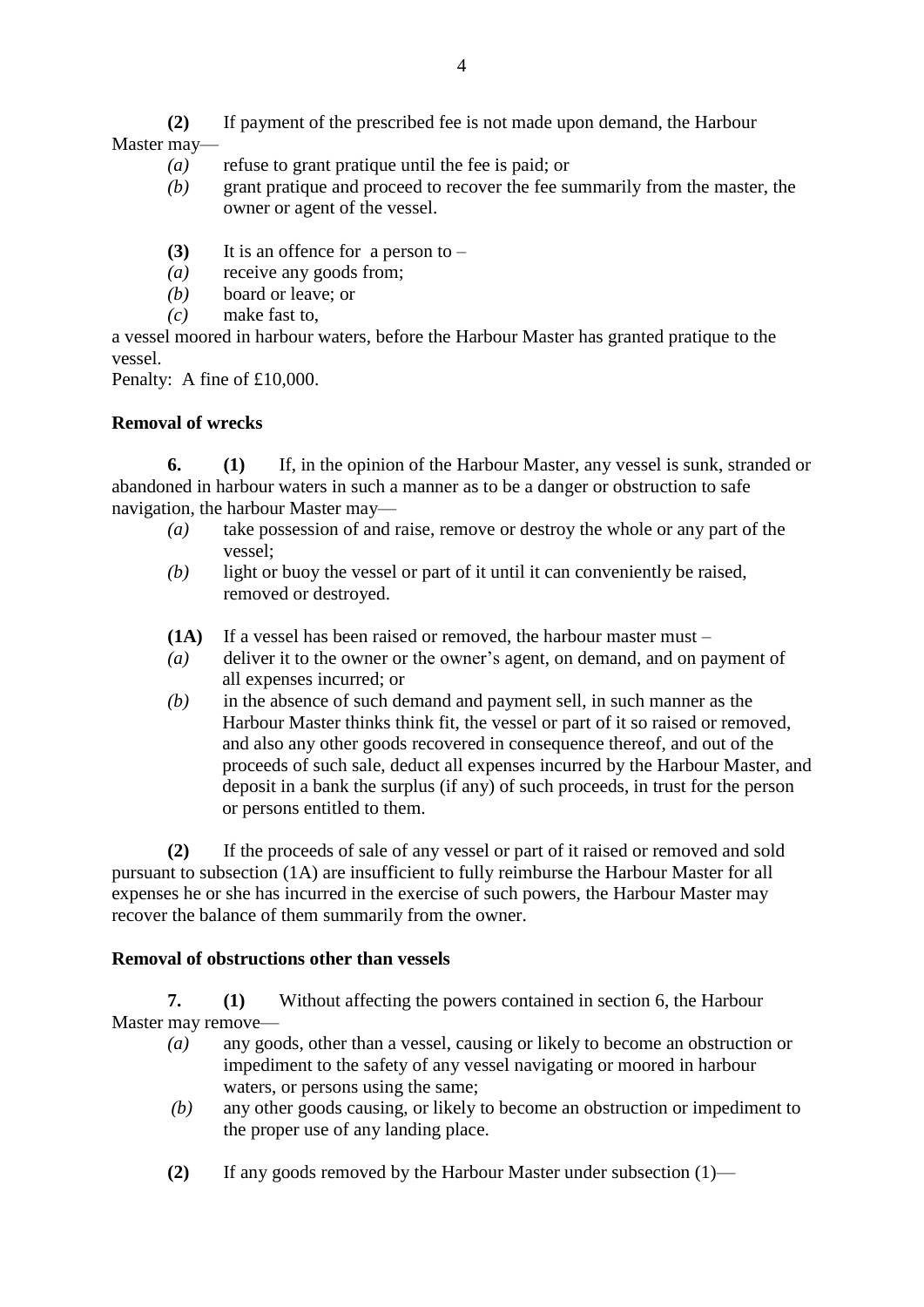- *(a)* are so marked as to be readily identifiable as the property of a particular person or persons - the Harbour Master must, within one month of such removal, give written notice in accordance with subsection (5) to such person or persons, and if possession is not retaken within the period specified in, and in accordance with the terms of such notice; or
- *(b)* are not so marked, and are not within 3 months of the date of such removal proved to the reasonable satisfaction of the Harbour Master to belong to any identifiable person or persons,

the ownership of such goods thereupon vests in the Government.

**(3)** The Harbour Master may, at a time and in a manner he or she considers appropriate, dispose of any goods referred to in paragraph *(b)* of subsection (2) which are of a perishable nature, or the custody of which involves unreasonable expense or inconvenience, notwithstanding that the ownership of such goods has not yet vested in the Government pursuant to this section.

**(3A)** If goods are sold pursuant to subsection (3), the proceeds of sale must be applied in payment of the expenses incurred under this section in relation to such goods, and any balance—

- *(a)* must be paid to any person who within 3 months from the date of removal proves to the reasonable satisfaction of the Harbour Master that the person was the owner of them at that time; or
- *(b)* if within the said period no person proves the person's ownership at the said time, belongs to the Government.
- **(4)** If any goods removed under this section—
- *(a)* are sold by the Harbour Master and the proceeds of sale are insufficient to reimburse the total expenses incurred in the exercise of such powers of removal and sale; or
- *(b)* cannot be sold,

the Harbour Master may recover summarily the deficiency or the whole of the expenses, as the circumstances require, from the person who was the owner at the time the goods were abandoned or lost.

**(5)** A notice given under paragraph *(a)* of subsection (2) must specify the goods removed, and state that upon proof of ownership to the reasonable satisfaction of the Harbour Master possession may be retaken at the place named in the notice within the time specified in it, being not less than 14 days after the date of such notice, subject to payment of any expenses incurred in such removal.

**(6)** In the exercise of his or her powers under this section the Harbour Master must not remove anything placed or constructed by the Government or by any person or body of persons exercising statutory functions.

# **Removal of projections**

**8. (1)** For the purposes of this section, **"projection"** means anything which projects over any part of harbour waters, and includes rocks, stairs, trees, bushes or other plants, but does not include any such thing authorised by Ordinance or by a works licence granted by the Government to be placed or constructed.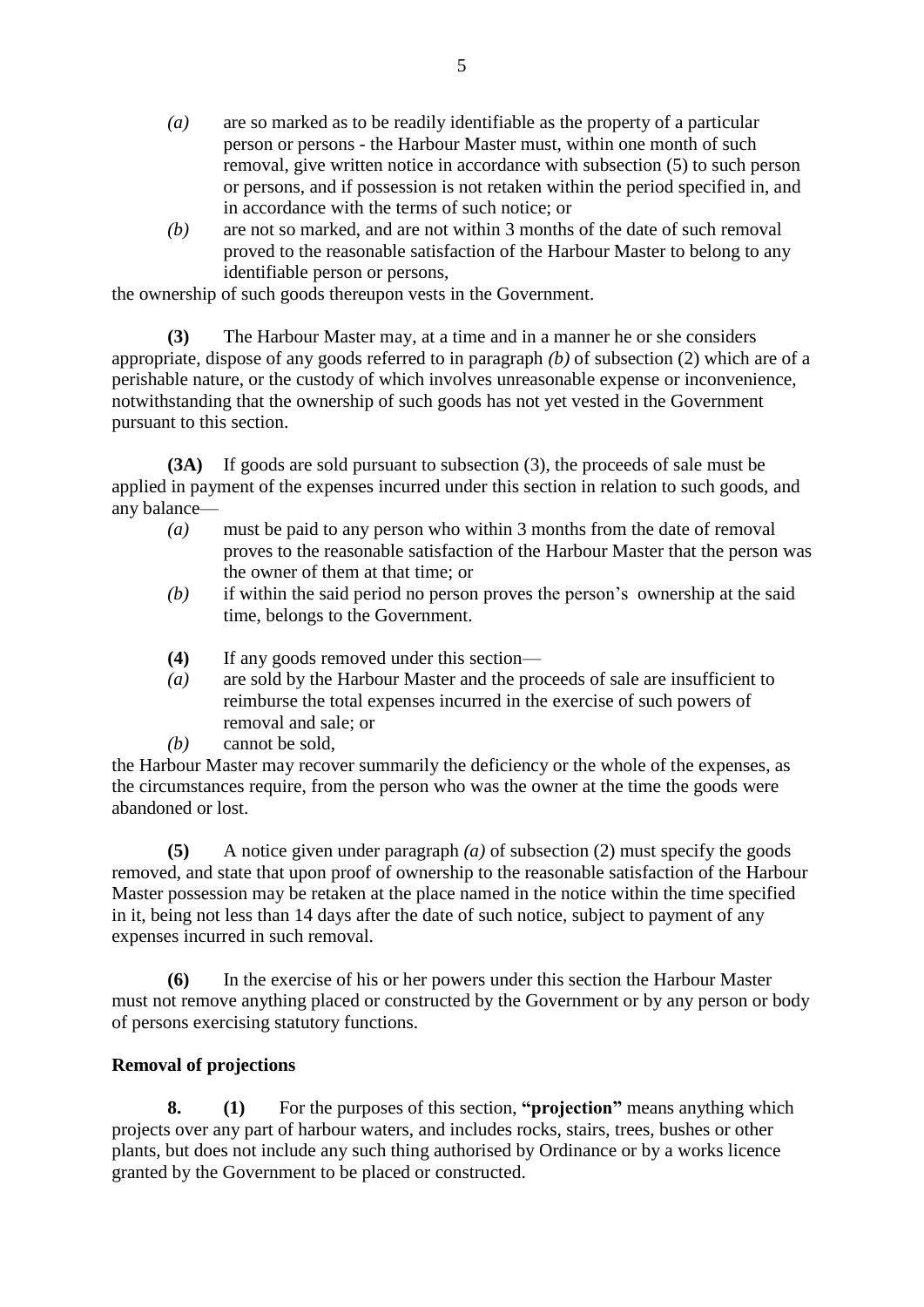**(2)** If any projection is, in the opinion of the Harbour Master, a danger to the navigation of harbour waters, the Harbour Master may remove it, and may recover the expenses of such removal from the owner or occupier of the land on which the projection was situated.

**(3)** Before exercising the powers under subsection (2) the Harbour Master must, if it is reasonably practicable to do so, give notice of such intention to the owner or occupier of the land on which the projection is situated.

**(4)** If any projection is, in the opinion of the Harbour Master, an obstruction or inconvenience to the navigation of harbour waters but not a danger thereto, the Harbour Master may, by notice in writing, require the owner or occupier of the land on which the projection is situated to remove the projection within a time, not being less than 7 days, specified in the notice.

**(5)** A person aggrieved by a notice served under subsection (4) may appeal to the Magistrates' Court.

**(6)** If a person to whom notice is given under subsection (4) fails to comply with its terms within the time specified in it, or if the person appeals and the appeal is not allowed, within the time specified in the notice or such other time as the Court may substitute for it, the Harbour Master may in either case exercise the powers contained in subsection (2).

**(7)** Any notice given under subsection (4) must refer to the right of appeal provided for by subsection (5).

# **Cargo and other items lost**

**9. (1)** The master of a vessel from which any anchor, cable, cargo, apparel or other goods have slipped or become lost in harbour waters must immediately buoy the spot, and cause to be delivered to the Harbour Master a full report, in writing, of the loss and of the position of the buoy.

**(2)** All expenses incurred by the Harbour Master in locating, raising and removing any goods lost in harbour waters may be recovered summarily from the master of the vessel to which they belonged.

**(3)** If the master of a vessel has left Ascension before repaying any and all expenses in respect of the vessel for which the master is liable under subsection (2), the owner, agent and consignee of the vessel at the time of the loss are jointly and severally liable for payment of such expenses.

**(4)** It is an offence for a person who is the master of a vessel and who is liable to comply with subsection (1) to—

- *(a)* fail without reasonable cause (which the person must prove) to buoy the spot where any anchor, cable, cargo, apparel or other goods have slipped or become lost in harbour waters;
- *(b)* fail to supply a report of the event; or
- *(c)* supply a report containing any information the person knows to be false.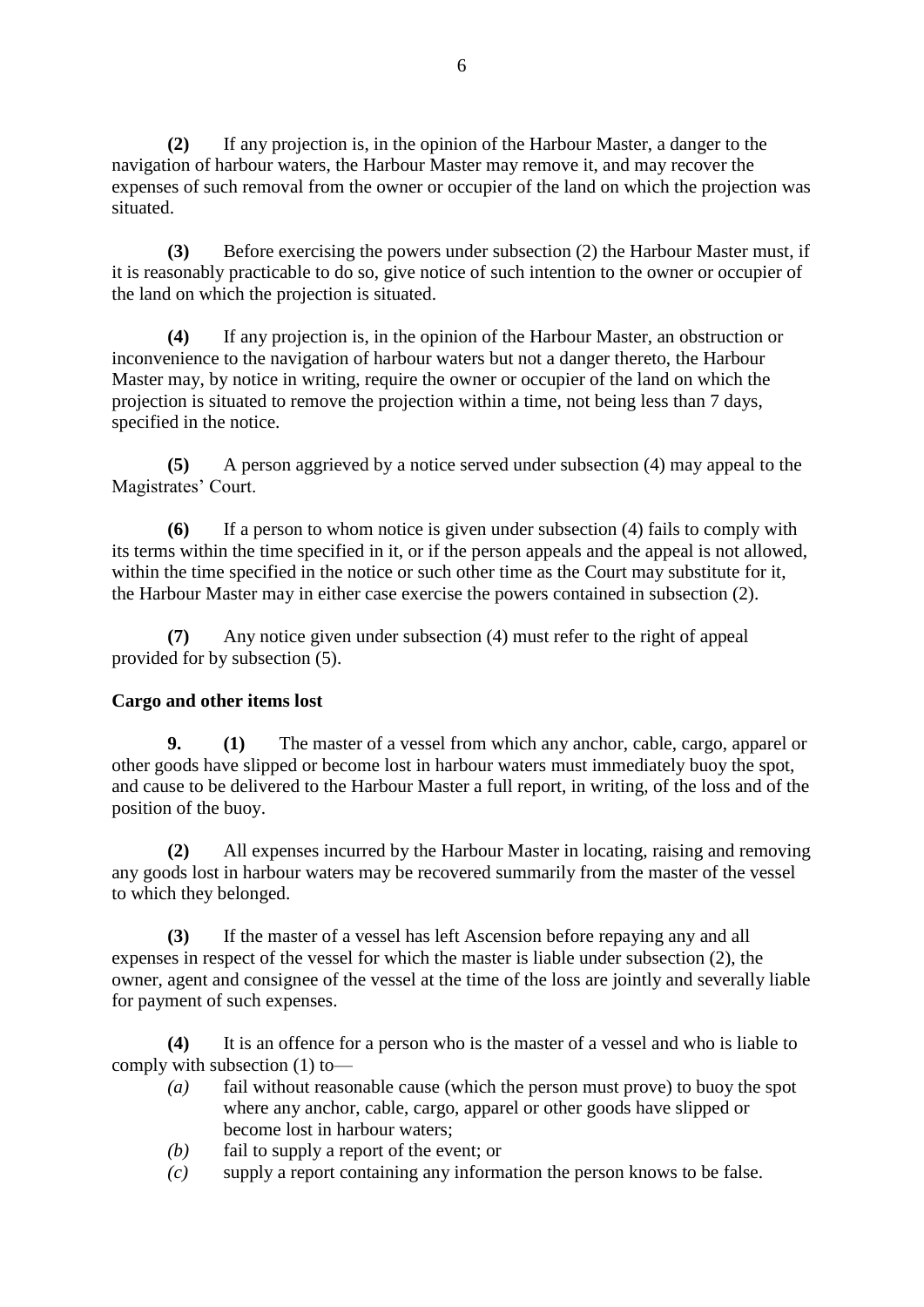Penalty: A fine of £10,000 or imprisonment for 3 months, or both.

## **Abandoned equipment of vessels**

**10. (1)** A person who finds or otherwise comes into possession of any abandoned rowing boat or anchor, chain or other equipment which, from its appearance, can be reasonably concluded to have formerly belonged to any vessel, must notify the Harbour Master of the location of the equipment.

**(2)** A person who is liable to comply with subsection (1) and who fails without reasonable cause (which the person must prove) to so comply within 7 days of the finding or coming into possession commits an offence. Penalty: A fine of £1,000.

## **Damage by a vessel**

**11. (1)** There is absolute liability to pay to the Harbour Master the full cost of making good any damage caused by any means whatsoever by any vessel, or by any person employed on or in connection with any vessel, to any harbour or landing place or to any goods on the same, or in harbour waters which belong to the Government.

**(2)** The Harbour Master may recover summarily the cost of making good any such damage from either the master or the owner of the vessel.

**(3)** Without affecting any other remedy available, the Harbour Master may detain and exercise the right of lien upon any vessel causing such damage until the cost of making good such damage has been paid or security therefor, acceptable to the Harbour Master, has been given.

## **Identity of master**

**12. (1)** The Harbour Master may require the owner of a vessel to supply, in writing, all information in the owner's possession as to the identity and present whereabouts of the person who at any particular time was the master of the vessel.

- **(2)** It is an offence for a person whom a requirement is made under subsection  $(1)$  –
	- *(a)* without reasonable cause (which the person must prove) to fail to comply with the requirement; or
	- *(b)* to supply any information which the person knows to be false.

Penalty: A fine of £10,000 or imprisonment for 3 months, or both.

**(3)** In any proceedings relating to the vessel or its master, any written information supplied pursuant to subsection (1) is admissible evidence for the purpose of determining the identity of the master of the vessel at a particular time.

## **Directions to vessels in harbour waters**

**13. (1)** The Harbour Master may give directions applicable to a particular vessel, to all vessels, or to a specified class of vessels in harbour waters for the purpose of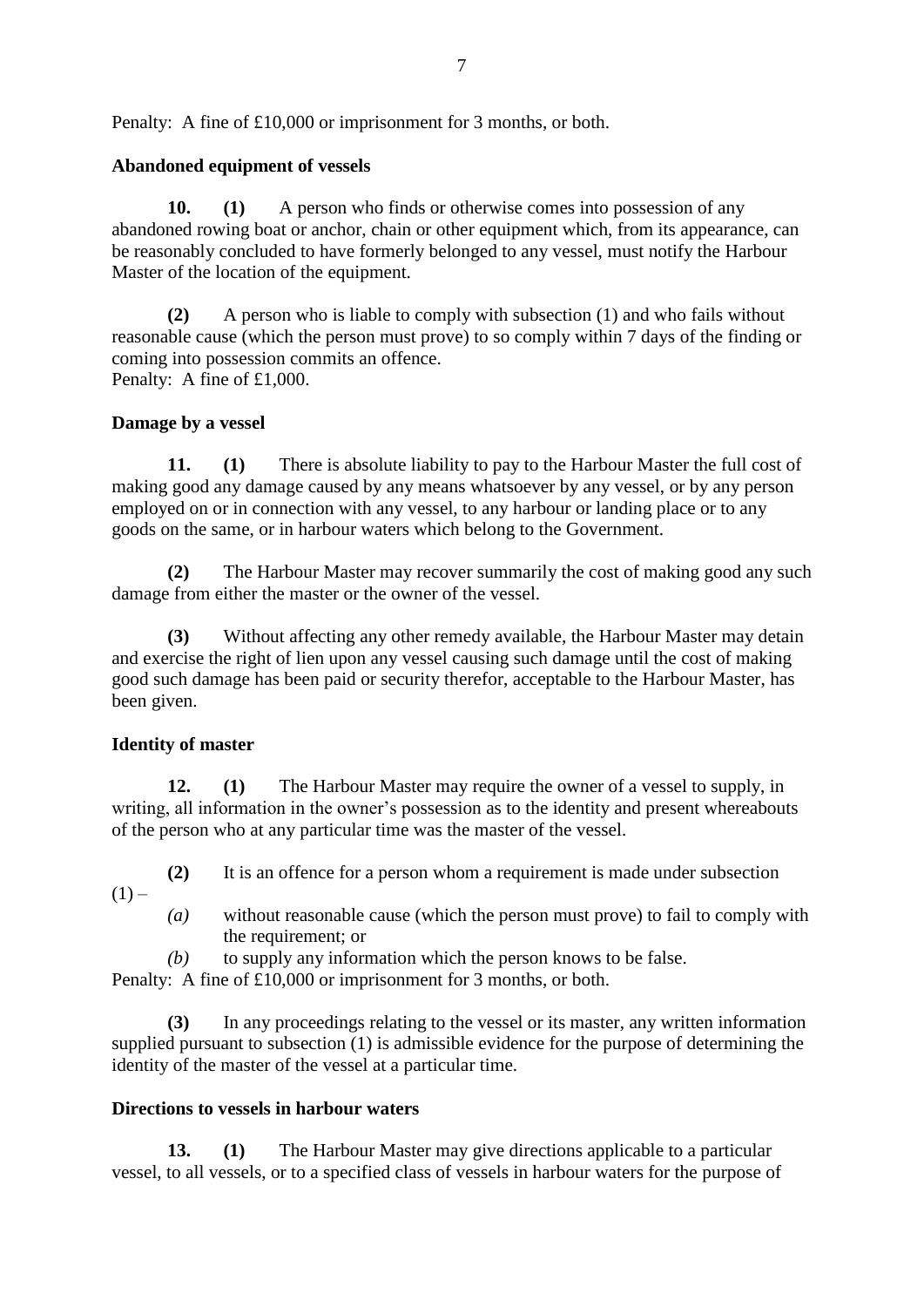ensuring the safety of moored vessels at, or to property at, or forming part of, any landing place, or of securing the efficient conduct of the business of boarding, unloading, arriving at or departing from any landing place; and without limiting that power, such directions may relate to—

- *(a)* the movement, berthing or mooring of any vessel;
- *(b)* the dispatch of its business at any landing place;
- *(c)* the disposition or use of its appurtenances or equipment;
- *(d)* the use of its motive power;
- *(e)* the embarking or landing of passengers;
- *(f)* the loading or discharging of cargo, fuel, water or ships' stores;
- *(g)* the use of ballast.

**(2)** The Harbour Master may give a direction requiring the immediate removal of a vessel from or to any other location within harbour waters if—

- *(a)* it is on fire;
- *(b)* it is in a condition where, in his or her opinion, it is liable to become immobilised or waterlogged, or to sink;
- *(c)* it is making any unlawful or improper use of harbour waters or any landing place;
- *(d)* it is obstructing or interfering with the use of harbour waters or any landing place by other vessels or the despatch of business in those waters or at that place;
- *(e)* the removal is, in the opinion of the Harbour Master, necessary to enable maintenance or repair work to be carried out to any landing place.

**(3)** Any direction given pursuant to this section may be given verbally or in writing, as the Harbour Master considers appropriate.

**(4)** A person who, without lawful authority or reasonable cause (which the person must prove) fails to obey any direction given by the Harbour Master pursuant to this section commits an offence.

Penalty: A fine of £10,000 or imprisonment for 3 months, or both.

# **Enforcement of directions**

**14. (1)** Without affecting any other remedy available to the Harbour Master, if any direction given pursuant to section 13 is not complied with in what, in the opinion of the Harbour Master, is a reasonable time, the Harbour Master may –

- *(a)* where practicable, put persons on board the vessel to carry out the direction given; or
- *(b)* otherwise cause the vessel to be handled in accordance with the terms of the direction.

**(2)** If there is no person on board a vessel to attend to any direction given pursuant to section 13, the Harbour Master may, subject to subsection (2A), proceed as if the direction had been given but not complied with.

- **(2A)** The powers in subsection (2) must not be exercised—
- *(a)* in relation to a vessel other than a lighter unless after reasonable enquiry has been made the master or owner cannot be found; or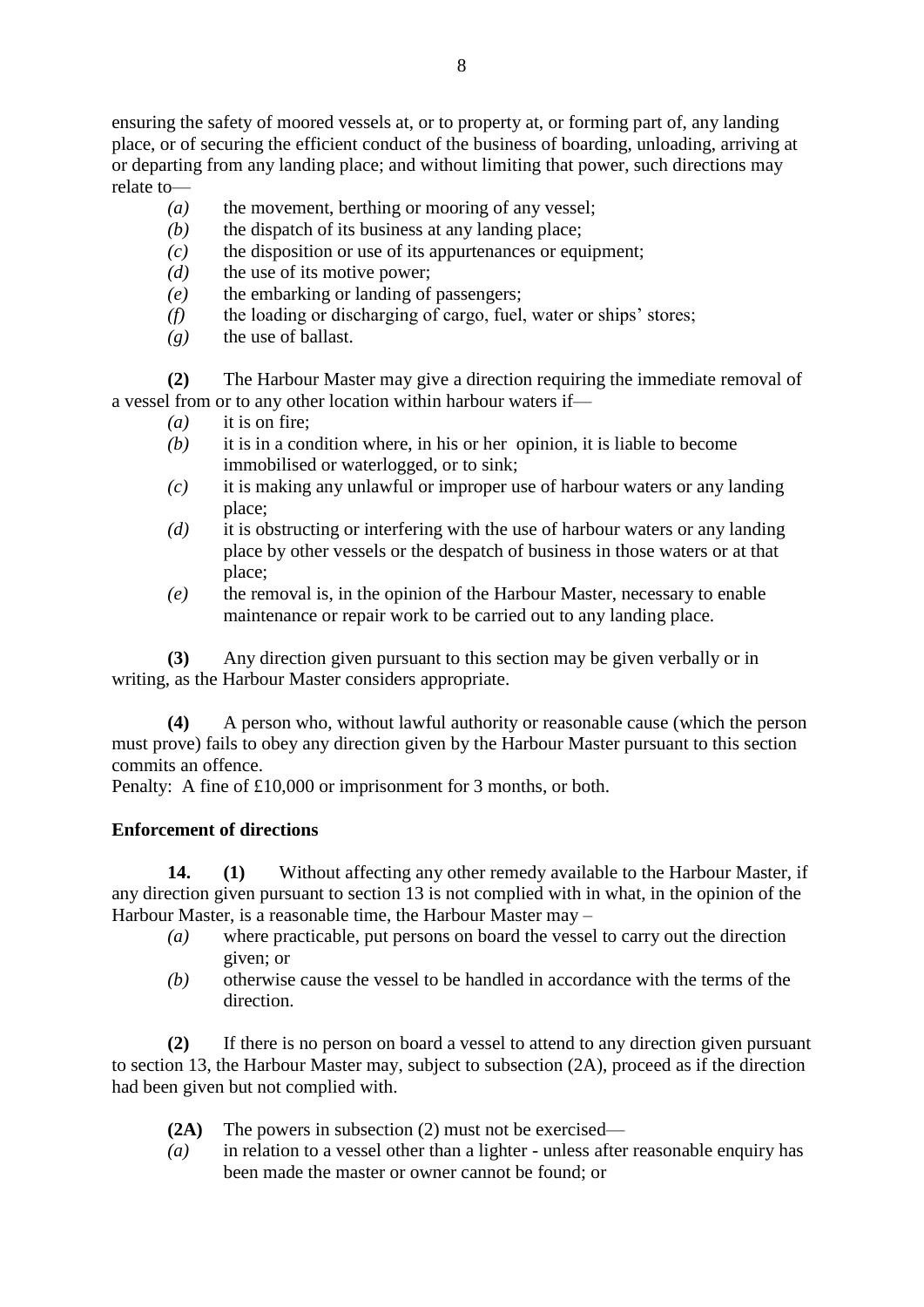*(b)* in relation to a lighter - unless it is obstructing the access to or exit from any landing place or otherwise interfering with navigation.

**(3)** The expenses incurred by the Harbour Master in the exercise of the powers conferred by this section in relation to a vessel may be recovered summarily, as if they were a charge of the Government in respect of that vessel.

## **Navigation of vessels by persons under influence of drink or drugs**

- **15. (1)** It is an offence for a person, in harbour waters,to—
- *(a)* navigate or attempt to navigate a vessel; or
- *(b)* have or takes the command, charge or management of a vessel for the time being,

when unfit through drink or drug.

- Penalty: (i) on summary conviction a fine of £10,000 or imprisonment for 2 years, or both;
	- (ii) on conviction on indictment a fine or imprisonment for3 years, or both.

**(2)** A police officer may arrest without warrant a person committing an offence under this section.

**(3)** In this section **"unfit through drink or drugs"** means under the influence of drink or drugs to such an extent as to be incapable of having proper charge or control of a vessel.

**(4)** The court may order that a person convicted of an offence under subsection (1) be disqualified from obtaining or holding a certificate of competency in respect of the use of vessels generally, or vessels only of the class or description to which the offence relates, for a period the court considers appropriate.

**(5)** A person who acts as coxswain of or otherwise uses, manages or controls a vessel in harbour waters during the subsistence of an order made under this section disqualifying the person from holding or obtaining a certificate of competency in respect of any vessel, or of a class or description of vessel of the same type, commits an offence.

Penalty: (i) on summary conviction – a fine of £10,000 or imprisonment for 2 years, or both;

 $(i)$  on conviction on indictment – a fine, or imprisonment for 3 years, or both. And the person must be disqualified for a further period of not less than one year, consecutive to the period of disqualification subsisting at the time of such offence

## **Service of documents**

**16.** Any notice or other document required or authorised by or under this Ordinance to be given to or served upon a person—

- *(a)* being a corporate body, society or association may be duly given to or served upon the secretary, manager or other officer of the corporate body, society or association;
- *(b)* being a partnership may be duly given or served by addressing the same to the partnership, identifying it by the name or style under which its business is carried on;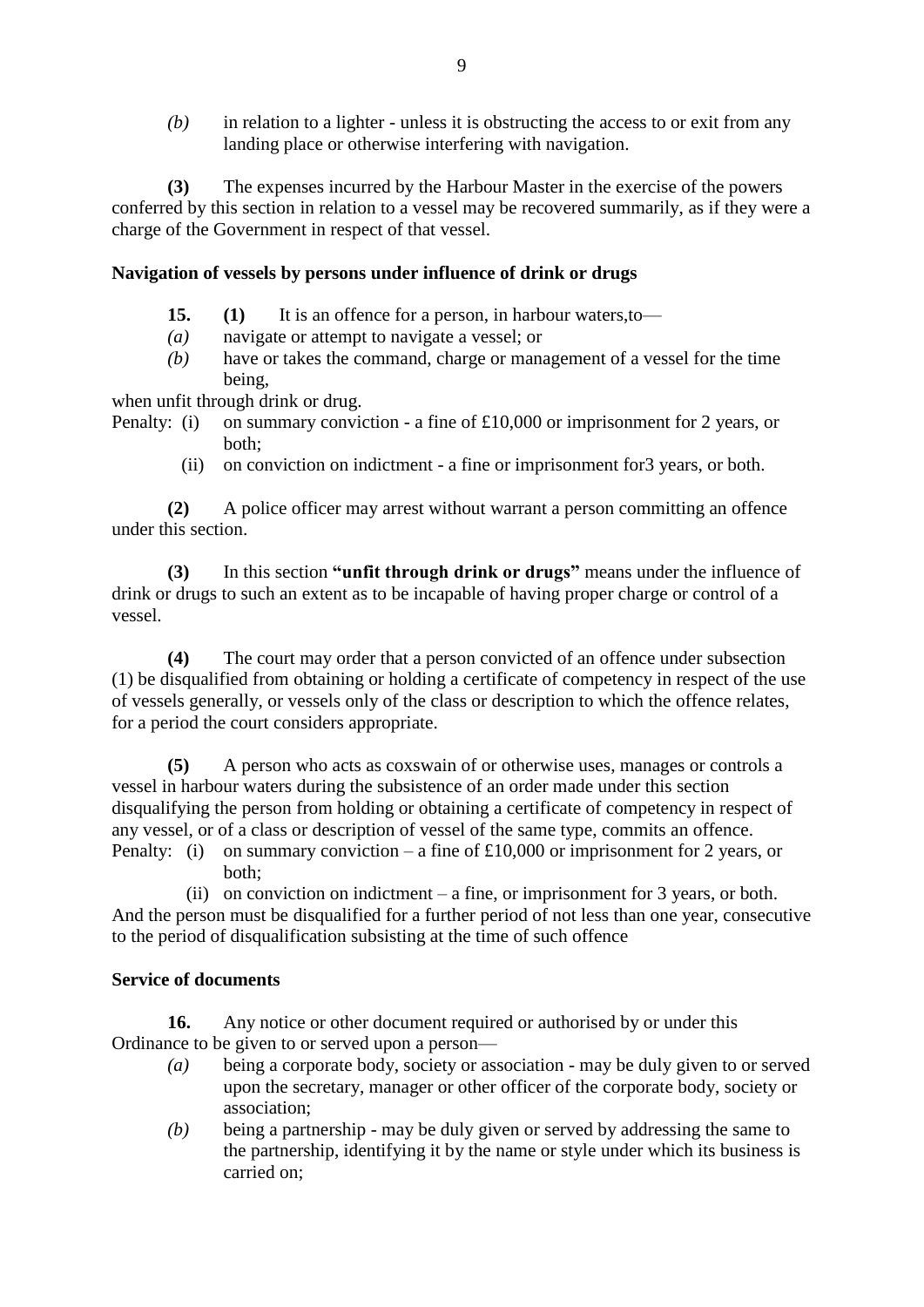- *(c)* being an individual may be duly given or served by delivering it to him or her or by leaving it at or posting it to his or her last known address;
- *(d)* being the owner or charterer of a ship or other vessel may be duly given to or served upon the master of the ship or vessel.

## **Crown exemption**

**17.** With the exception of the provisions of this Ordinance relating to dangerous projections and the removal of obstructions, nothing in this Ordinance affect prejudicially any estate, interest, right, power, privilege or exemption of the Crown and, in particular, nothing in this Ordinance authorises the Harbour Master to take, use or interfere with any land, goods or rights therein belonging to the Crown in right of the Government or used for the purposes of any Government department.

## **Impersonation of Harbour Master**

**18.** A person who, with intent to deceive, impersonates the Harbour Master, or makes any statement or does any act calculated falsely to suggest that the person is acting under the authority of or on behalf of the Harbour Master, commits an offence. Penalty: A fine of £10,000 or imprisonment for 6 months, or both.

#### **Taking a vessel without consent**

**19. (1)** A person who, without the consent of the owner or other lawful authority, takes, causes to be taken, or uses any vessel in harbour waters commits an offence. Penalty: (i) on summary conviction – a fine of £10,000 or imprisonment for 6 months, or

- both;
- $(i)$  on conviction on indictment a fine, or imprisonment for 3 years, or both.

**(2)** It is a defence for a person charged under subsection (1) to prove that he or she believed on reasonable grounds that he or she had lawful authority, or that the owner would, if asked, have consented to the taking or use of the vessel.

#### **Stowaways**

**20.** A master of a vessel who permits, suffers or facilitates in any way the landing in Ascension of any person who is or has been a stowaway on the vessel, without the written permission of the Administrator, commits an offence.

Penalty: A fine of £10,000 or imprisonment for 6 months, or both.

## **Regulations**

**21.** The Governor may make regulations for the further and better execution of this Ordinance and, without limiting the power, such regulations may provide for—

- *(a)* anything which by this Ordinance is required or permitted to be prescribed;
- *(b)* the repair, maintenance and preservation of any land or landing place, road or goods, and the maintenance of good order and safe navigation of vessels;
- *(c)* the safety of persons entering upon any landing place or road adjacent thereto for any purpose, including the disembarking from or boarding of any vessel;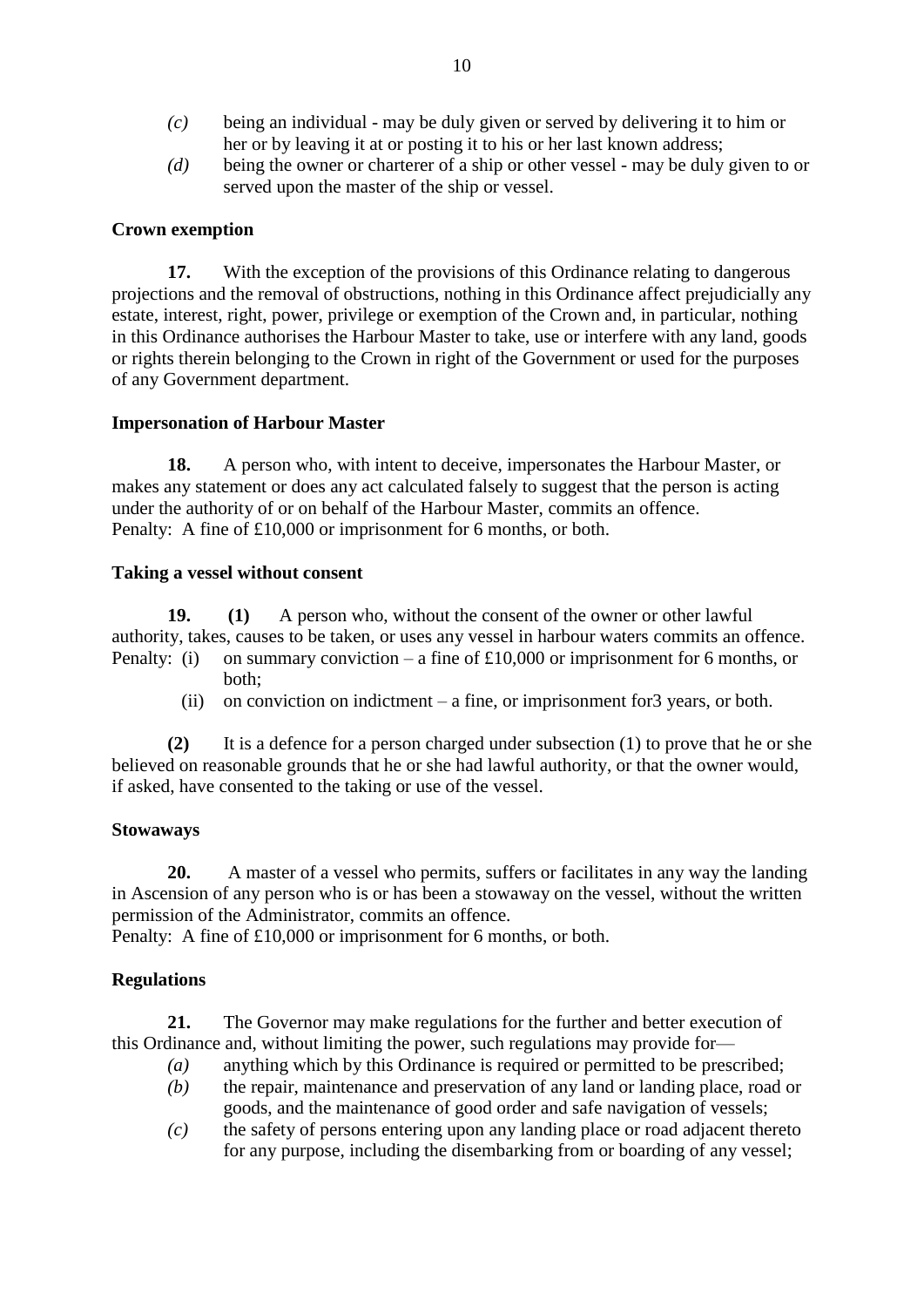- *(d)* the mooring, removal and general navigation of vessels of all descriptions, and the packing, landing, deposit or removal of firearms and ammunition, explosives or other dangerous goods;
- *(e)* the watering, ballasting, loading and general discharging of the cargo of vessels, whether within harbour waters or on any landing place;
- *(f)* the management and control generally of all vessels, or any particular class of vessel, in harbour waters, including any requirements pertaining to the arrival in or departure from harbour waters, and the raising, removal and destruction of wrecks or other obstructions;
- *(g)* the licensing of vessels, or any class thereof permitted to operate in harbour, coastal or territorial waters, and the fees to be charged for and the conditions attached to such licences;
- *(h)* the renewal of such licences, and their suspension or revocation;
- *(i)* tests of competence to be undertaken by applicants for certificates, and conditions which may be attached to certificates issued;
- *(j)* the condition and examination of vessels, or any class of vessel, the fees to be charged for such examination, and the numbering or marking of such vessels;
- *(k)* the rates, charges or other expenses permitted to be charged by any vessel licensed as a passenger boat or boat for hire, the number of persons permitted to be carried as passengers in any boat or class thereof, the lights and safety equipment to be carried on board, and provisions for the safety of passengers carried on such vessels;
- *(l)* the establishment of a Harbours Board, the appointment, resignation, and dismissal of members thereof, and the powers, duties and remuneration of members of the Board;
- *(m)* authorising any person or class of persons to sell, buy or exchange any goods, including the boarding of any vessel moored in harbour waters for that purpose, and the fees to be charged for such authorisation;
- *(n)* provisions authorising the Harbour Master or the chief officer of police to permit or prohibit any person boarding or disembarking from any vessel moored in harbour waters, in such circumstances as may be deemed appropriate, and conditions which may be attached to any permission granted;
- *(o)* the order of precedence between different classes of vessels, whether moored or navigating in harbour waters;
- *(p)* circumstances which will constitute an offence, and the respective penalties for such offences, not exceeding a penalty of 6 months imprisonment or a fine of £10,000 on summary conviction or both such fine and imprisonment;
- *(q)* the documents necessary and the procedure for the making, determination and notification of the result of appeals by persons aggrieved by any decision or determination of the Harbour Master or the chief officer of police under this Ordinance;
- *(r)* the exemption by a specified authority from all or any of the provisions of this Ordinance in respect of any person or vessel, or of any respective class thereof, for such period and in such circumstances as are considered appropriate.

# **Power to declare harbours**

**22.** The Governor may, by order published in the *Gazette*, declare any area of the coast and waters of Ascension to be a harbour.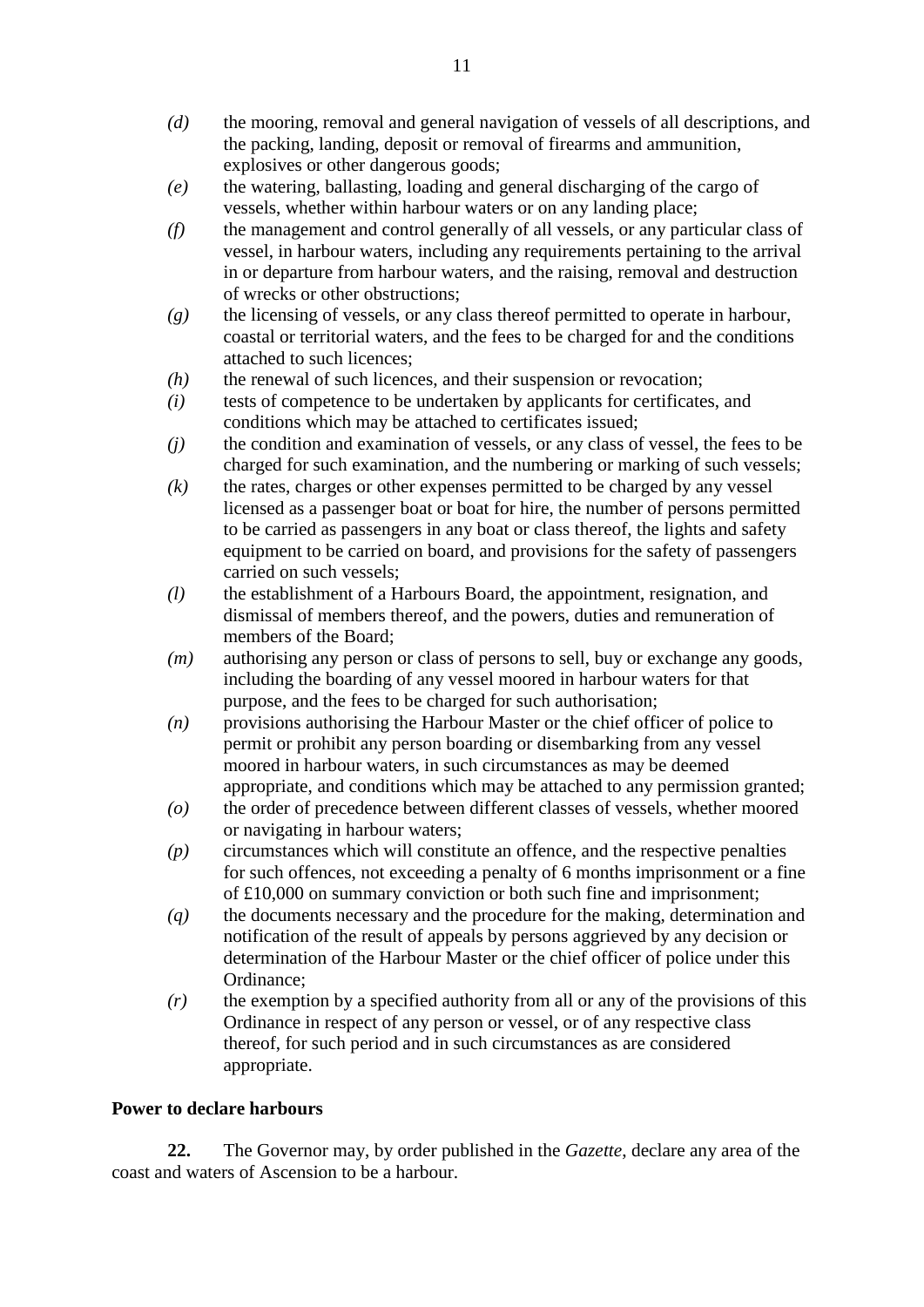#### **HARBOURS ORDINANCE, 2005**

\_\_\_\_\_\_\_\_\_\_\_\_\_\_\_\_\_\_\_\_

#### **HARBOUR DECLARATION (ASCENSION) ORDER 2010**

(Section 22)

#### **Citation**

**1.** This order may be cited as the Harbour Declaration (Ascension) Order, 2010.

#### **Declaration of harbour**

**2.** The following areas of the coast and waters of Ascension are hereby declared to be a harbour—

All the coastal waters between Catherine Point and North Point within the limits delineated as follows: from Catherine Point in a straight line for a distance of 3 nautical miles (5556 metres) to Latitude 7° 54'00" South and Longitude 14° 27' 33" West, from those coordinates in a straight line for a distance of 3.9 nautical miles (7222.8 metres) to Latitude 7° 51'12" South and Longitude 14° 24'51" West, and from these coordinates in a straight line for a distance of 3 nautical miles (5556 metres) to North Point; together with the whole of any beach adjacent to such waters, the Pierhead in Georgetown, and any other land adjacent to such waters for a distance of 100 metres from the high water line.

## **HARBOURS ORDINANCE, 2005**

\_\_\_\_\_\_\_\_\_\_\_\_\_\_\_\_\_\_\_\_

#### **HARBOURS (ASCENSION) REGULATIONS, 2010** (Section 21)

# TABLE OF CONTENTS

- 1. Citation
- 2. Interpretation
- 3. Establishment of Harbour Board
- 4. Powers and duties of the Board
- 5. Meetings of the Board
- 6. Disclosure of interests by Board members
- 7. Remuneration of Board members
- 8. Duty of confidentiality of Board members
- 9. Books of account
- 10. Licensing of relevant vessels
- 11. Insurance
- 12. Lights on vessels
- 13. Marking of certain vessels
- 14. Licensing of coxswains
- 15. Suspension or revocation of licences for relevant vessels
- 16. Suspension of certificates of competency
- 17. Payment of pratique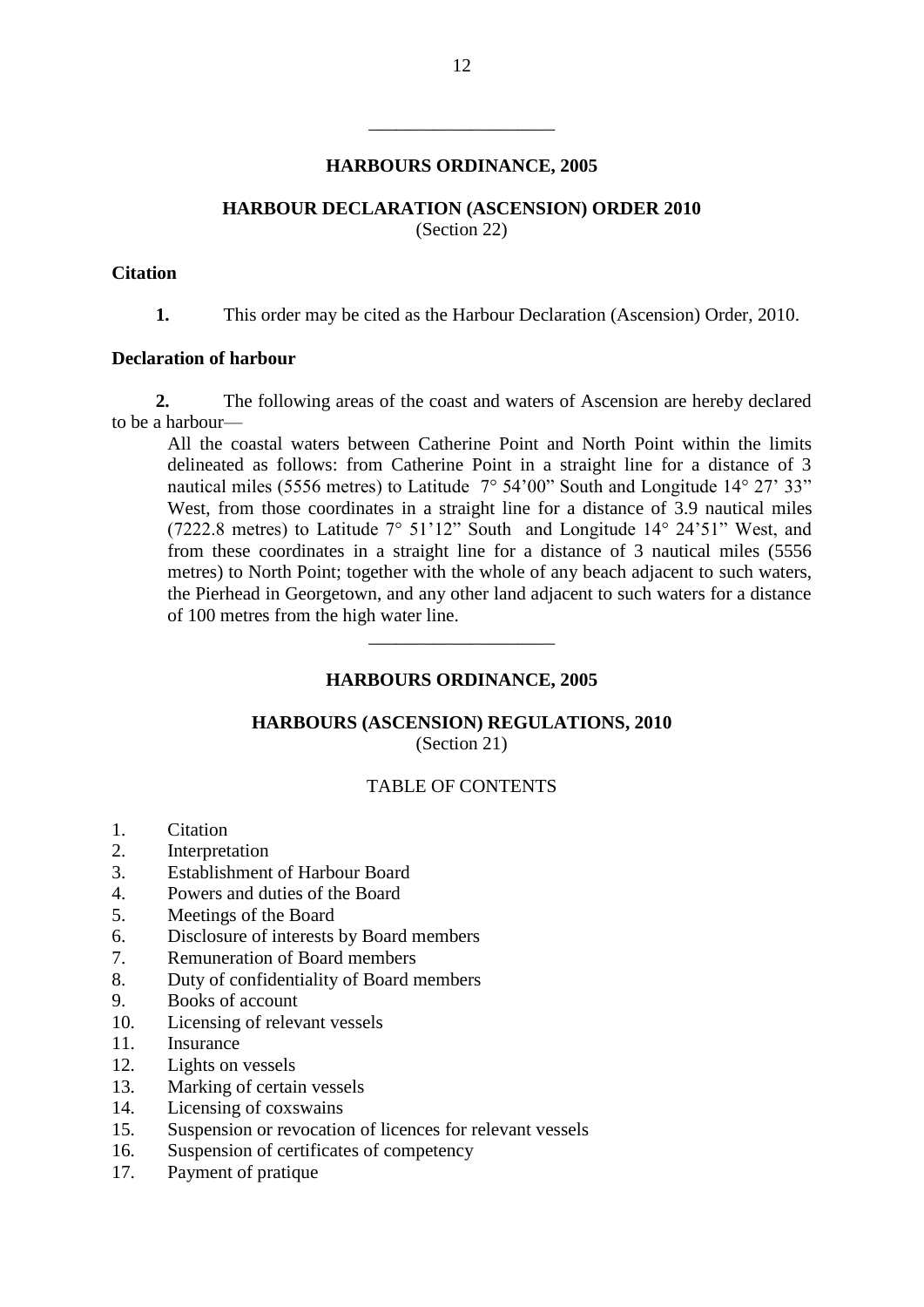- 18. Communication between coxswain and passengers
- 19. No person to remove sand, etc. without permission
- 20. Materials deposited on landing places
- 21. Discharging missiles at birds or wild animals
- 22. Requirement to establish radio communication
- 23. Vessel Movements
- 24. Laying down moorings, anchors, buoys and other tackle
- 25. Mooring of vessels
- 26. Order of precedence and navigation in harbour waters
- 27. Landing of fish
- 28. Charges by and obligations of boats carrying passengers
- 29. General penalty, and aiders and abettors
- 30. Appeal provisions

Schedule: Annual fees and charges

# **Citation**

**1.** These Regulations may be cited as the Harbours (Ascension) Regulations, 2010.

## **Interpretation**

- **2.** In these Regulations, unless the context otherwise requires—
- **"at Ascension"** in relation to a vessel means at any port, harbour, bay or landing place, or in harbour waters;

**"Board"** means the Harbour Board established by regulation 3;

- **"coxswain"** means the person who for the time being, is exercising the actual control of any vessel navigating in harbour waters;
- **"jet-ski"** means a motor-powered vehicle for use in water, constructed or adapted to carry a maximum of two persons, whether seated or standing thereon;

**"landing steps"** means the steps at the north-west end of the Wharf;

**"relevant vessel"** means any vessel but expressly excludes—

- *(a)* a ship registered elsewhere in the world;
- *(b)* a kayak, canoe, rowing boat or other similar craft propelled or steered by paddles or oars;
- *(c)* rafts and inflatable boats, (other than rigid inflatable boats propelled by means of one or more engines);
- *(d)* sail boats, yachts, windsurfers, sailing dinghies or other craft whose principal means of propulsion is the wind, whether or not fitted with one or more engines;
- *(e)* any vessel used only for the sport or pleasure of the owner and their immediate family or friends and on a voyage for which the owner does not receive any money for or in connection with operating the vessel, other than as a contribution to the direct expenses of the operation of the vessel;
- *(f)* any vessel wholly owned by or on behalf of members of a club formed for the purpose of sport or pleasure which, at the time of it being used, is used only for the sport or pleasure of members of that club or their immediate families, and for the use of which any charges levied are paid into club funds and applied for the general use of the club; and
- *(g)* any vessel owned and operated by—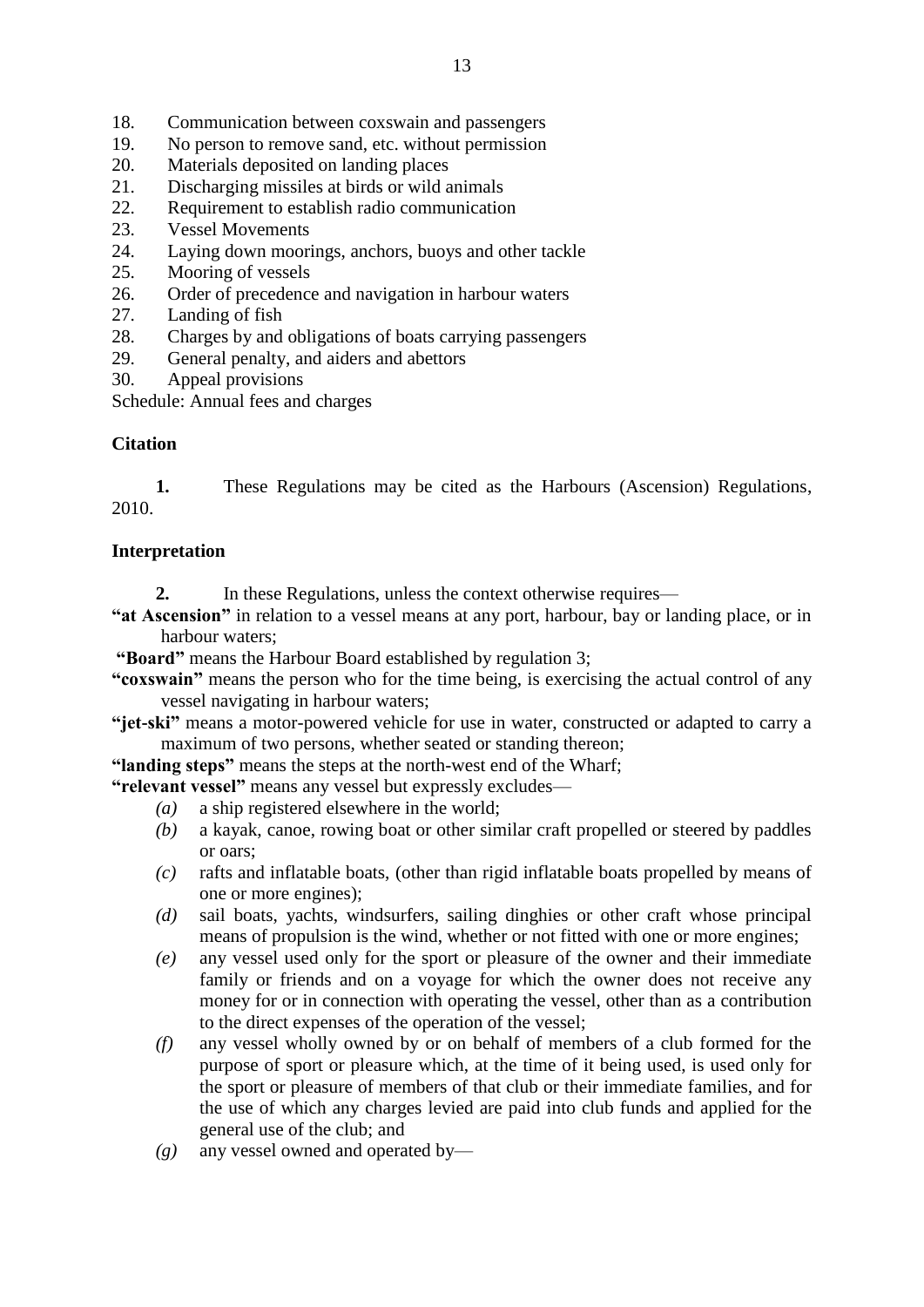- (i) the Government of the United States of America, or of a contractor of that Government;
- (ii) the United Kingdom Ministry of Defence, or a contractor of the Ministry of Defence.
- **"ship"** means a deep-sea registered vessel under the control of a registered master and authorised to carry passengers or cargo, or both, on a commercial basis;
- **"the Wharf"** means the area commonly known as the Pierhead and enclosed by a security fence.

## **Establishment of Harbour Board**

**3. (1)** This regulation establishes a Harbour Board which is to consist of the persons who for the time being hold or are lawfully acting in the following offices:

- *(a)* Harbour Master;
- *(b)* Officer in command of the Ascension Island police detachment (or his or her representative);
- *(c)* Director of Operations (or his or her representative);
- *(d)* Conservation Officer (or his or her representative);

and the Harbour Master is to be the Chair of the Board.

**(2)** The Governor may appoint such other person or persons as members of the Board as the Governor considers appropriate from time to time, whether by reference to name or office held, and may revoke any such appointment whenever the Governor considers it expedient to do so.

## **Powers and duties of the Board**

**4. (1)** The Board may make recommendations to the Governor regarding the supervision, safety measures, fees to be charged, and any other matters which, in its opinion, will result in the better execution of the objects of the Ordinance or these Regulations.

**(2)** The Board may make any enquiries and carry out any examinations or inspections as it considers appropriate from time to time with respect to the suitability of any vessel (other than a ship) which is moored in harbour waters, and the competency of the owners thereof and their servants or licensees intending to control or use the same in harbour waters.

**(3)** The Board is the licensing authority in respect of relevant vessels permitted to be used in harbour waters, and in respect of persons controlling the same; and, subject to the Regulations, may (for good cause) suspend or revoke any licence or suspend any certificate.

**(4)** In the discharge of its functions under these regulations the Board may procure such expert, technical or other advice and assistance as it from time to time considers appropriate.

## **Meetings of the Board**

**5. (1)** Subject to sub-regulation (2), meetings of the Board must be convened by the Chair as often as he or she considers expedient. A quorum is constituted by 3 Board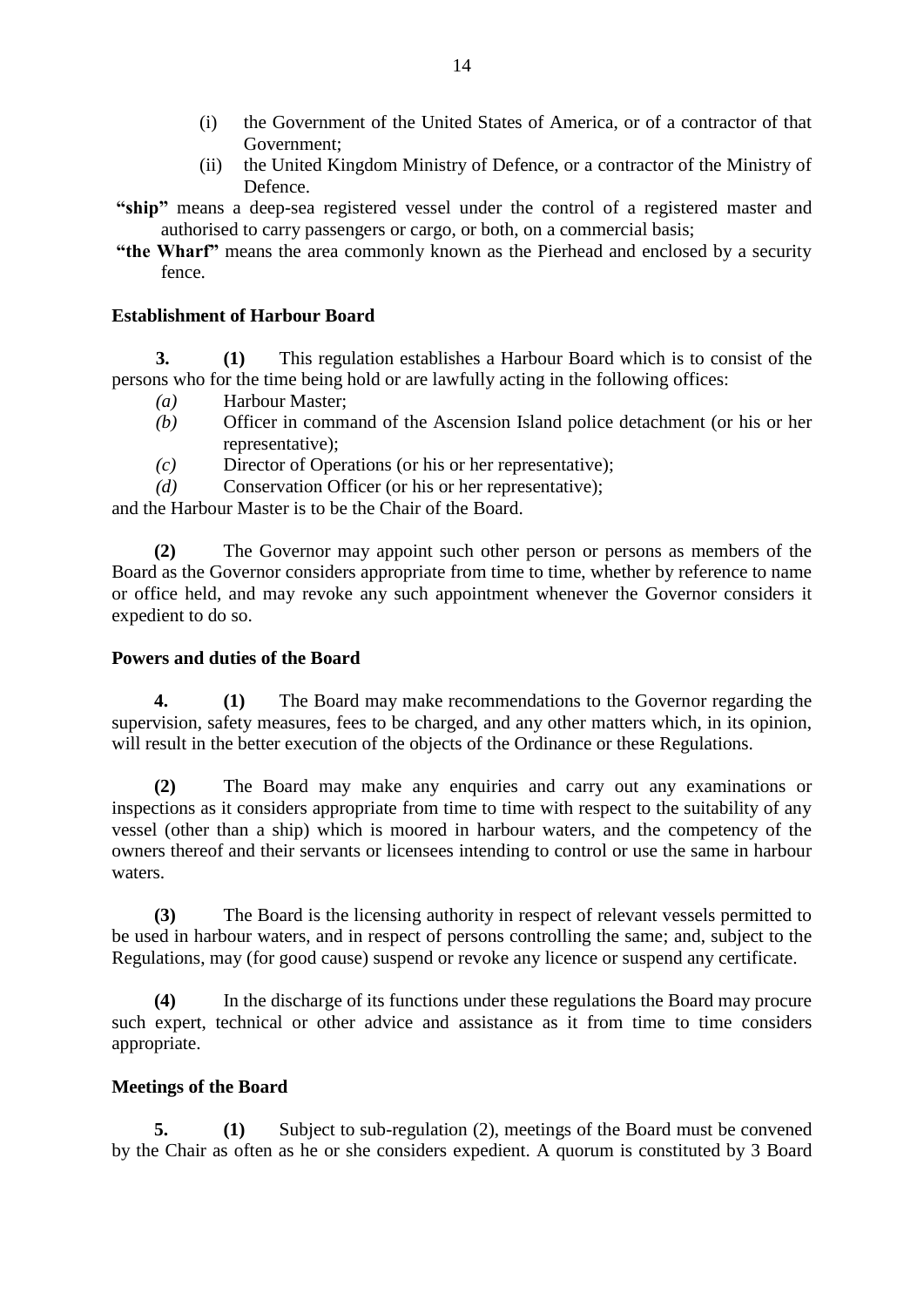members present. No business may be transacted at any time when a quorum is not present, except to adjourn that meeting.

**(2)** The Chair must convene a meeting of the Board at the earliest possible opportunity—

- *(a)* if directed to do so by the Governor; or
- *(b)* on receipt of a written request stating the matters to be discussed at such meeting, and signed by at least 2 Board members.

**(3)** The Chair, when present, must preside at all Board meetings. In his or her absence the members present at the meeting must elect one of their number to preside.

**(4)** All matters before the Board for decision at a meeting must be decided in accordance with the views of the majority of members present. In the event of an equality of votes, the Chairman or other member presiding has have and must exercise a second or casting vote.

**(5)** An applicant for a licence to use a relevant vessel in harbour waters, a licence holder, or any other person may attend a meeting of the Board only if requested to do so. Such persons may address the Board but are not entitled to vote.

**(5A)** No licence or certificate in force may be revoked or suspended by the Board pursuant to its powers under these Regulations, unless the holder of it has been given an opportunity to appear before the Board to make representations, if desired, against revocation or suspension.

**(6)** The Board must keep minutes of all meetings held, and for that purpose may appoint one of its members or some other person. The Chair must supply, or cause to be supplied, copies of the minutes of any meeting or meetings whenever requested to do so by either the Governor or the Director of Resources.

**(7)** Subject to this regulation, the Board may regulate its own procedure.

# **Disclosure of interests by Board members**

**6. (1)** Any member of the Board who has a direct or indirect interest in any matter which is to be considered at a meeting must, if present at such meeting, make full disclosure of the interest, and refrain from participation in discussion or voting on the matter.

**(2)** A member of the Board who knowingly fails to comply with sub-regulation (1) commits an offence. Penalty: A fine of £1,000.

## **Remuneration of Board members**

**7.** Board members who are not public officers must receive such fees, allowances or other remuneration as the Governor from time to time determines by notice in the *Gazette*.

# **Duty of confidentiality of Board members**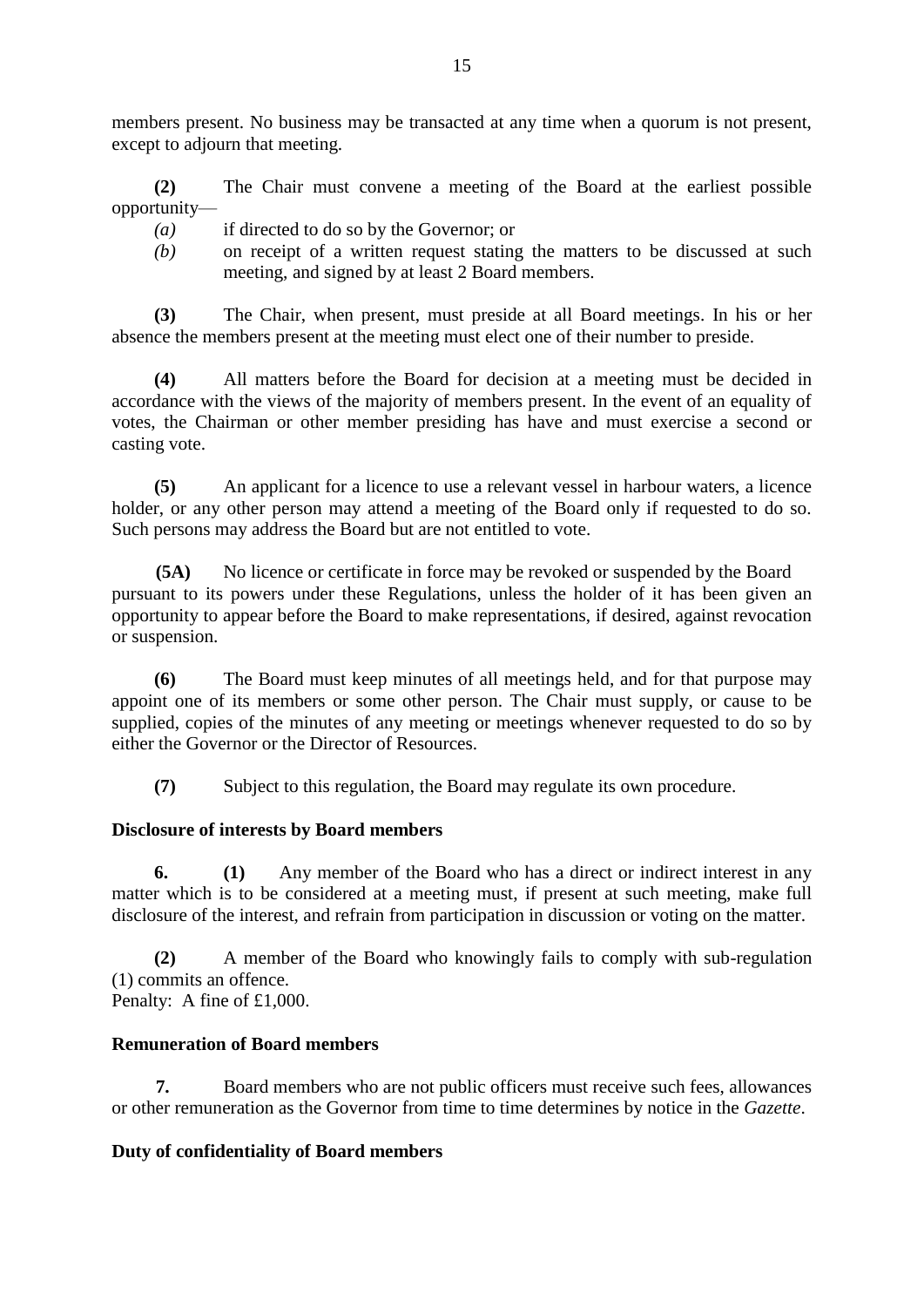**8. (1)** A member of the Board who, without reasonable cause (which the member must prove) discloses to any other person who is not a member of the Board information relating to any matter which has been or is to be considered by the Board commits an offence.

Penalty: A fine of £1,000.

**(2)** The duty imposed by sub-regulation (1) continues to apply to members of the Board after they have ceased, for any reason, to act as such.

## **Books of account**

**9. (1)** The Board must compile and maintain such separate books of account as are reasonably necessary, and faithfully record all licensing, examination and other fees or charges received, and details of any other financial transactions undertaken.

**(1A)** The Board must comply at all times with any request made by the Director of Resources or the Auditor appointed under the Financial Management Ordinance, 2001 for production of the books of account.

**(2)** The provisions of the Financial Management Ordinance 2001 concerning the audit of accounts apply to the books of account required to be kept by sub-regulation (1), as if they were kept in relation to the income and expenditure of a Government department.

## **Licensing of relevant vessels**

**10. (1)** Subject to sub-regulation (3), no person may use a relevant vessel in harbour waters, unless the person has first obtained from the Board a licence (in a form the Administrator from time to time approves) to use such vessel.

**(2)** An application for a licence must be made to the Harbour Master, in his or her capacity as Chair of the Board, in a form approved by the Administrator for that purpose, and accompanied by payment of the annual fee applicable to a licence in respect of that class or category of relevant vessel, as contained in the Schedule to these Regulations. In this regard—

- *(a)* no licence fee is payable in respect of a relevant vessel which is licensed for the purpose of public service; and
- *(b)* if the application is in respect of a relevant vessel which is to be licensed in more than one class or category as contained in the Schedule, only one licence fee is payable, being the higher of the fees payable for such classes or categories.

**(3)** A licence granted in respect of a relevant vessel is valid for a period of one year from the date of issue, unless earlier revoked or suspended. Subject to these Regulations, a licence may be renewed from time to time for a further period or periods of one year.

**(4)** A licence must not be issued by the Board in respect of any relevant vessel, unless the Board is satisfied the vessel is in all respects sea-worthy and safe for use in harbour waters for its intended purpose.

**(5)** The Board may attach to the grant of a licence in respect of a vessel, such conditions as it considers appropriate to the use of that class or type of relevant vessel, and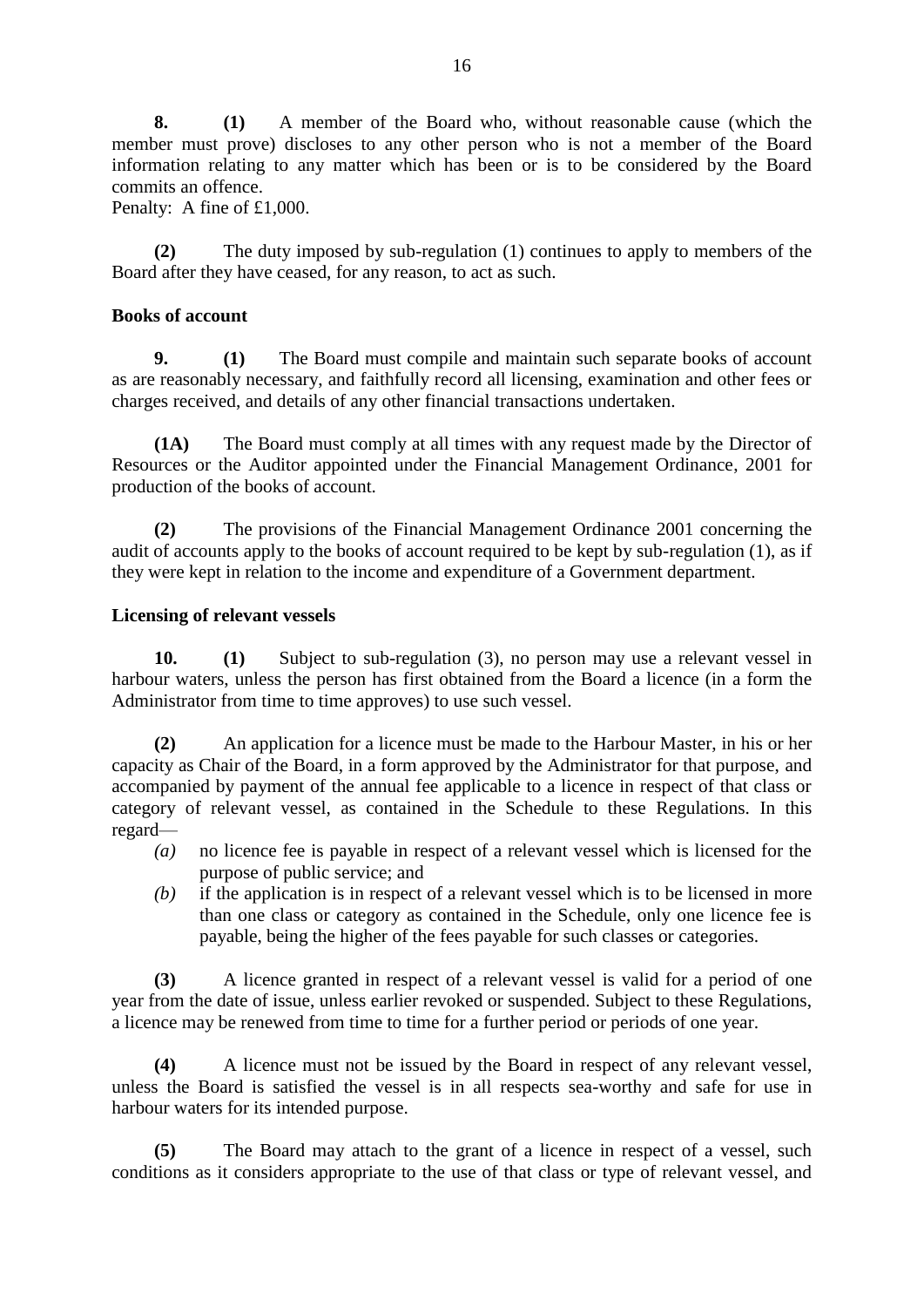may at any time during the currency of the licence, or on the renewal of it, remove, add to, or otherwise vary it. Without limiting that power, such conditions may relate to—

- *(a)* the maximum number of persons who may be carried on the vessel;
- *(b)* the provision of life-belts or life-jackets, flares, radio, first aid, and safety equipment generally which must be carried;
- *(c)* the lights which must be carried or shown on the vessel when it is navigated and moored during hours of darkness.
- **(6)** The Board may require any applicant for a licence to—
- *(a)* provide such further information or details as it thinks fit in relation to the relevant vessel specified in the application form;
- *(b)* permit any member of the Board, or any person authorised by it, to board and inspect the vessel for the purpose of examining the seaworthiness of it,

and must refuse the application if the applicant for a licence fails to comply with any requirement so made.

**(7)** A person who uses a relevant vessel in harbour waters without having a current licence in respect of the vessel, or in breach of any condition attached to the licence, commits an offence.

Penalty: A fine of £1,000.

## **Insurance**

**11. (1)** It is an offence for any person to use, or cause or permit any other person to use, a relevant vessel in harbour waters unless there is in force a policy of insurance in relation to the use of the relevant vessel by that person, or other person as the case may be. Penalty: A fine of £5,000 or imprisonment for 6 months, or both.

- **(2)** It is a defence to a charge under sub-regulation (1) for the person to show-
- *(a)* that the relevant vessel did not belong to the person and was not in the person's possession under a contract of hire or loan;
- *(b)* that the person was using the vessel in the course of employment; and
- *(c)* that the person neither knew nor had reason to believe that there was not a policy in force in relation to the vessel.
- **(3)** *Omitted*
- **(4)** In this regulation **"policy of insurance"** means a policy which—
- *(a)* is issued by an insurer; and
- *(b)* insures the persons or classes of person specified in it in respect of any liability which may be incurred by any such persons in respect of the death or bodily injury of any person caused by or arising out of the use in harbour waters of a relevant vessel to which the policy relates.

## **Lights on vessels**

**12. (1)** All ships moored in harbour waters must exhibit between sunset and sunrise a clearly visible riding light.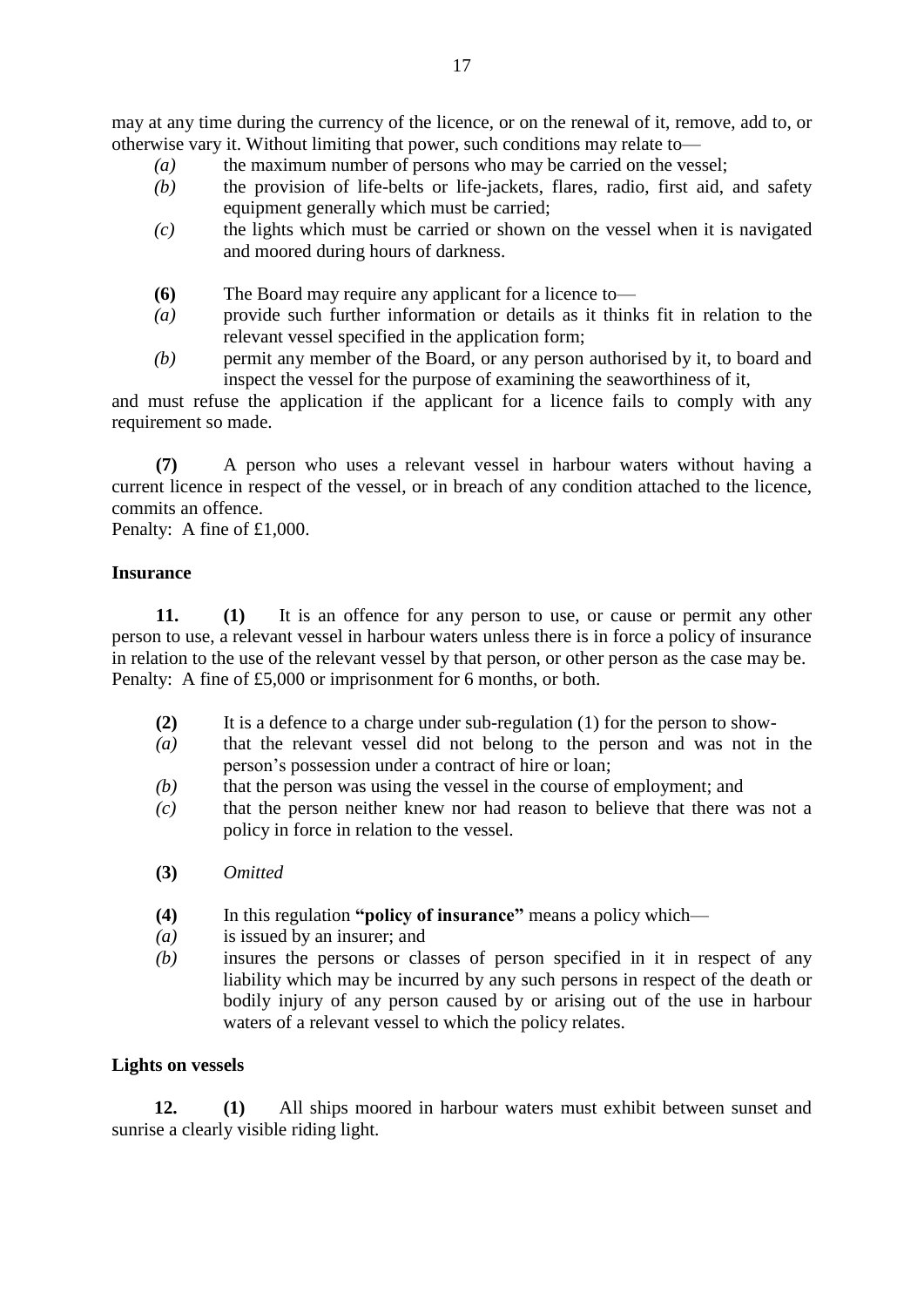**(2)** All vessels, other than ships, navigating in harbour waters between sunset and sunrise must exhibit a clearly visible and bright light at a height of not less than 3 feet from the deck of the vessel.

**(3)** The owner, master or coxswain of a vessel who causes or permits the vessel to be moored or navigated in harbour waters in breach of this regulation commits an offence. Penalty: A fine of £1,000.

## **Marking of certain vessels**

**13. (1)** Every relevant vessel authorised for use for fishing, or for the conveyance of passengers or goods, must have its name and the licence number assigned to it conspicuously marked on both bows in letters of not less than 9 inches in height and 4 inches in width.

**(2)** Sub-regulation (1) does not apply to jet-skis.

## **Licensing of coxswains**

**14. (1)** No person may be the coxswain of a relevant vessel navigating in harbour waters, unless the Board has first granted to the person a certificate of competency in respect of the particular vessel, or of that class or description of vessel.

**(2)** An application for a certificate of competency must be made to the Harbour Master, in his or her capacity as Chair of the Board, in a form approved by the Administrator for that purpose, and be accompanied by payment of the annual fee prescribed in the Schedule. In this regard —

- *(a)* no fee is payable in respect of a certificate of competency issued to a coxswain who is employed as such in the public service;
- *(b)* if the application is in respect of a certificate of competency for more than one relevant vessel, or class or category of relevant vessel, only one licence fee is payable, being the higher of the fees payable for such relevant vessel, classes or categories as contained in the Schedule.

**(3)** A certificate of competency is valid for a period of one year from the date of issue, unless earlier revoked by a court, or suspended by the Board. Subject to these Regulations, a certificate of competency may be renewed from time to time for a further period or periods of one year.

**(4)** A certificate of competency must not be issued by the Board unless it is satisfied that the applicant for the certificate has attained 18 years of age, is in good health, has sufficient knowledge or experience, and in all respects can safely be entrusted with the management or control of a relevant vessel of that class or description.

**(5)** In determining the fitness or otherwise of an applicant pursuant to subregulation (4), the Board may, in its discretion, require the applicant to undergo or perform any oral or practical examinations the Board considers appropriate.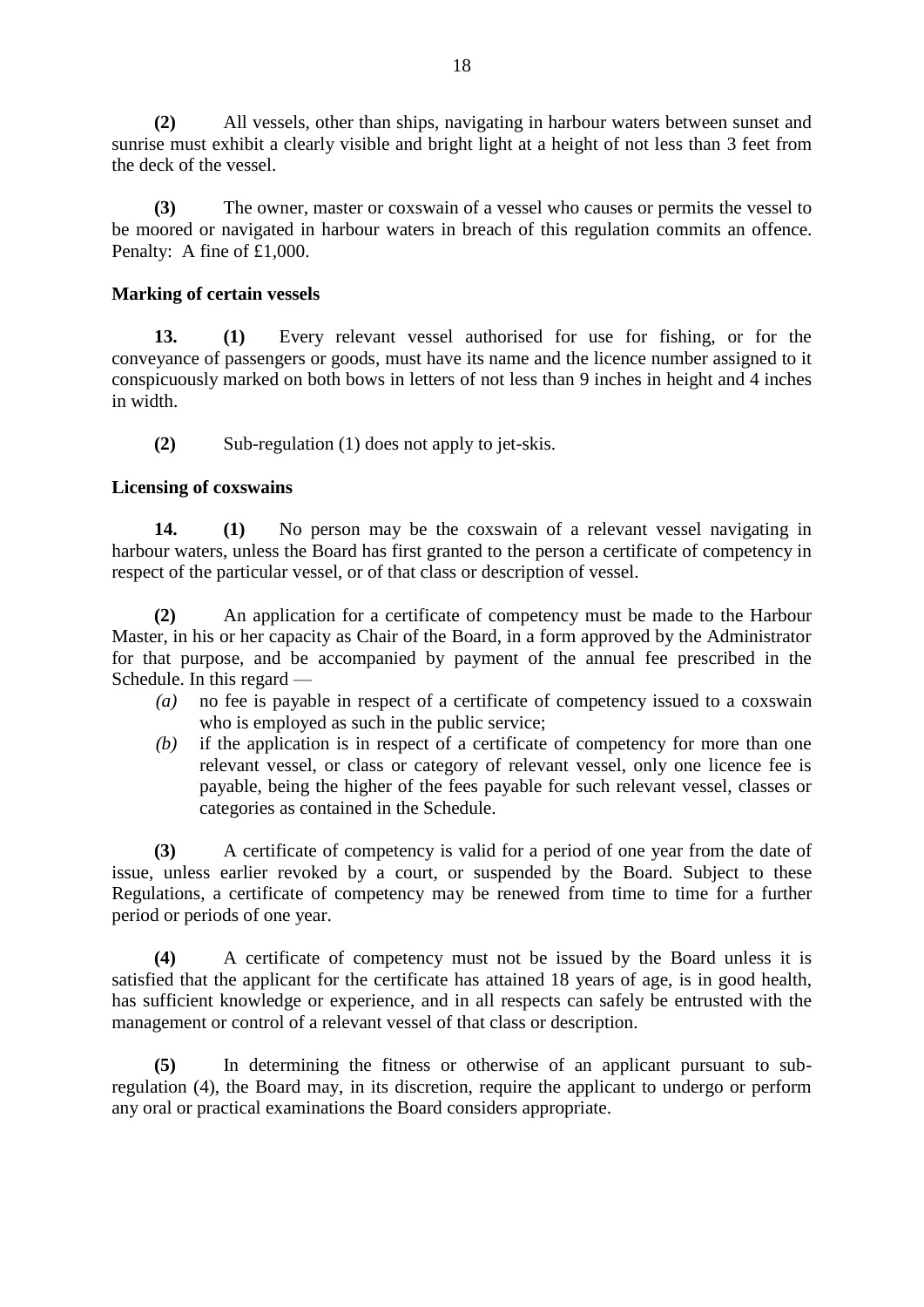**(6)** The Board may attach to the grant of a certificate of competency any conditions it considers appropriate, and may at any time during the currency of the certificate, or on any renewal of it, remove, add to or otherwise vary the certificate.

**(7)** The Board may require any applicant for a certificate of competency (or for any variation or addition to the certificate) to—

- *(a)* provide such further information or details as it thinks fit in relation to the person and his or her experience, knowledge or skills in relation to the type of vessel for which the person requires the certificate;
- *(b)* submit to any medical or other examination considered appropriate,

and must refuse the application if the applicant fails to comply with any requirement so made.

**(8)** *(a)* For the purpose of enabling an applicant for the grant of a certificate of competency to learn to navigate a relevant vessel in harbour waters, the Board may if so requested by the person, and on payment of the fee prescribed in the Schedule, grant the person a provisional certificate of competency to be in force for a period of 3 months; such certificate must be in a form approved by the Administrator for that purpose and granted subject to conditions the Board considers appropriate.

*(b)* If person to whom such a provisional certificate of competency is granted fails to comply with any of the conditions subject to which it is granted –

(i) the person commits an offence;

Penalty: A fine of £1,000,

- and
- (ii) the court may order the withdrawal of the provisional certificate.

*(c)* A person to whom a provisional certificate of competency has been granted must not use a relevant vessel in harbour waters unless the person is under the supervision of a person who is present in the relevant vessel with the person and who has held for not less than one year a certificate of competency (not being a provisional certificate).

**(9)** It is an offence for a person to act as coxswain on or of a relevant vessel in harbour waters –

- *(a)* without having a current certificate of competency in relation to that relevant vessel; or
- 
- *(b)* in breach of any condition attached to the certificate.
- Penalty: (i) if no passengers were carried at the time of the offence a fine of £500:
	- (ii) if one or more passengers were carried at the time of the offence a fine of £1,000.

**(10)** It is an offence for a person knowingly to apply for a certificate of competency—

- *(a)* during the currency of an order made by a court disqualifying the person from holding or obtaining such certificate; or
- *(b)* having failed to disclose to the Board that he or she has on any occasion been so disqualified.

Penalty: A fine of £5,000 or imprisonment for 3 months, or both.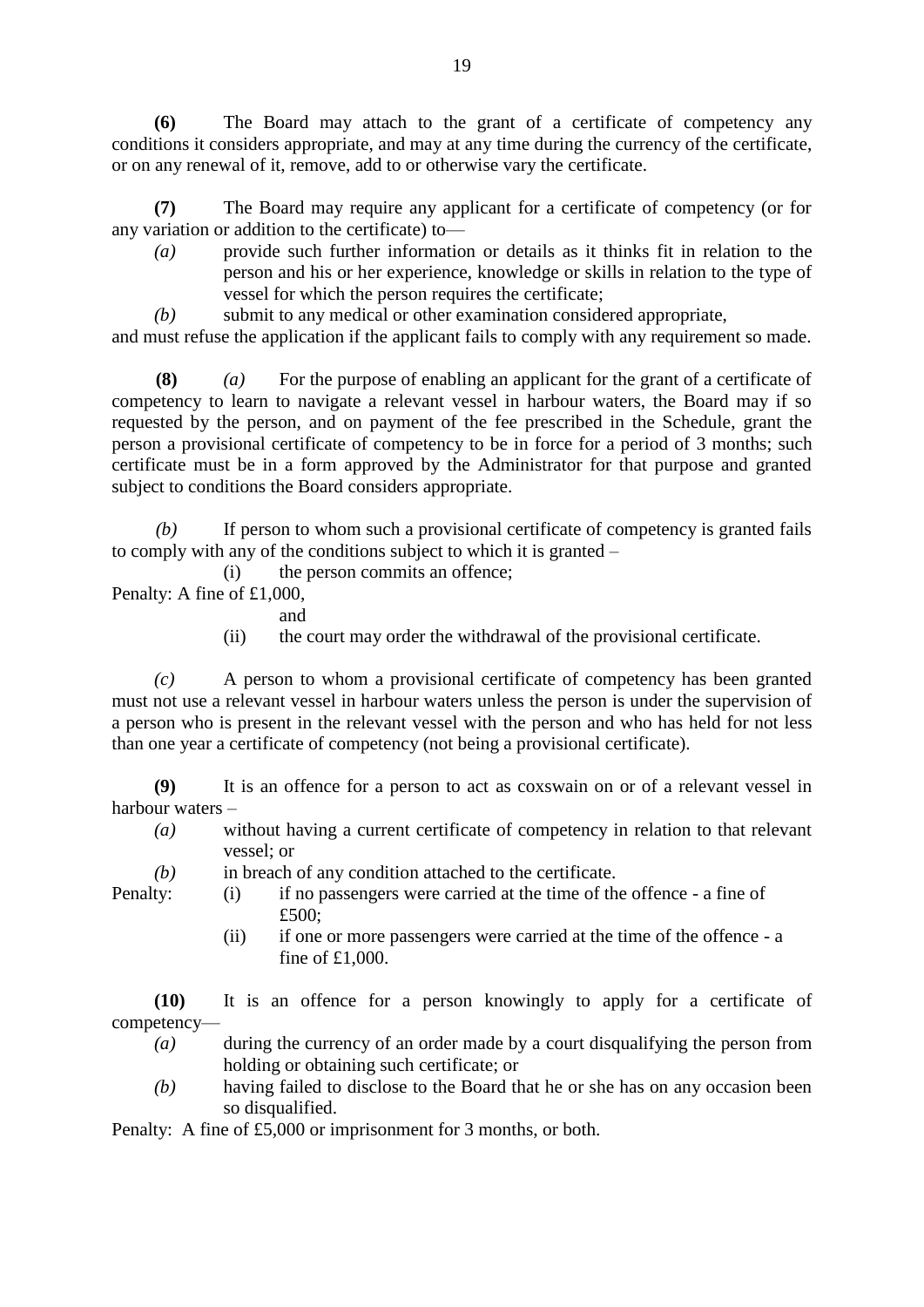**(11)** For the purpose of sub-regulations (1), (7) and (9) the reference to **"certificate of competency"** includes a provisional certificate of competency.

**(12)** *(a)* For the purpose of sub-regulation (5) the Board may appoint suitably qualified or experienced persons to be Examiners of Coxswains to assess and grade any oral or practical examination required to be taken under the said sub-regulation.

*(b)* The fee prescribed in the Schedule is payable by an applicant in respect of any examination taken pursuant to sub-regulation (5).

# **Suspension or revocation of licences for relevant vessels**

**15. (1)** The Board may suspend a licence granted in respect of a relevant vessel, pursuant to regulation 10, for such period as it considers appropriate, not exceeding the remainder of the currency of the licence, if—

- *(a)* the relevant vessel is damaged in a manner which renders it for the time being not seaworthy, but in the opinion of the Board can be satisfactorily repaired expeditiously and within the currency of its licence; or
- *(b)* a condition attached to the licence has been breached, but it is of such a minor nature that it can be rectified easily, and the owner has, to the satisfaction of the Board, undertaken to do so.

**(2)** The Board may carry out such tests or examinations of a relevant vessel as it considers appropriate before deciding whether or not to remove any balance remaining of a period of suspension imposed pursuant to sub-regulation (1).

**(3)** The Board may revoke a licence issued in respect of a relevant vessel if, in the opinion of the Board, there has been a breach of any condition attached to the licence in a manner which has or could have endangered the safety of persons carried on any relevant vessel.

**(4)** The Board must revoke a licence issued in respect of a relevant vessel which has been damaged to such an extent that, in the opinion of the Board, it cannot be repaired in a manner which will render it seaworthy during the currency of such licence.

**(5)** A person who knowingly uses or permits the use in harbour waters of any relevant vessel whose licence has been revoked or for the time being is suspended commits an offence.

Penalty: A fine of £5,000 or imprisonment for 6 months, or both.

# **Suspension of certificates of competency**

**16. (1)** Without affecting the powers of the court under the Ordinance to order that a person should be disqualified from obtaining or holding a certificate of competency, the Board may suspend any such certificate currently in force for a period it considers appropriate, not exceeding the remainder of the currency of the licence if, by reason of information supplied to it, the Board is of the opinion that the holder of the licence—

*(a)* is suffering from any disability or illness which, for the time being, renders the person unfit to undertake the management and control of either vessels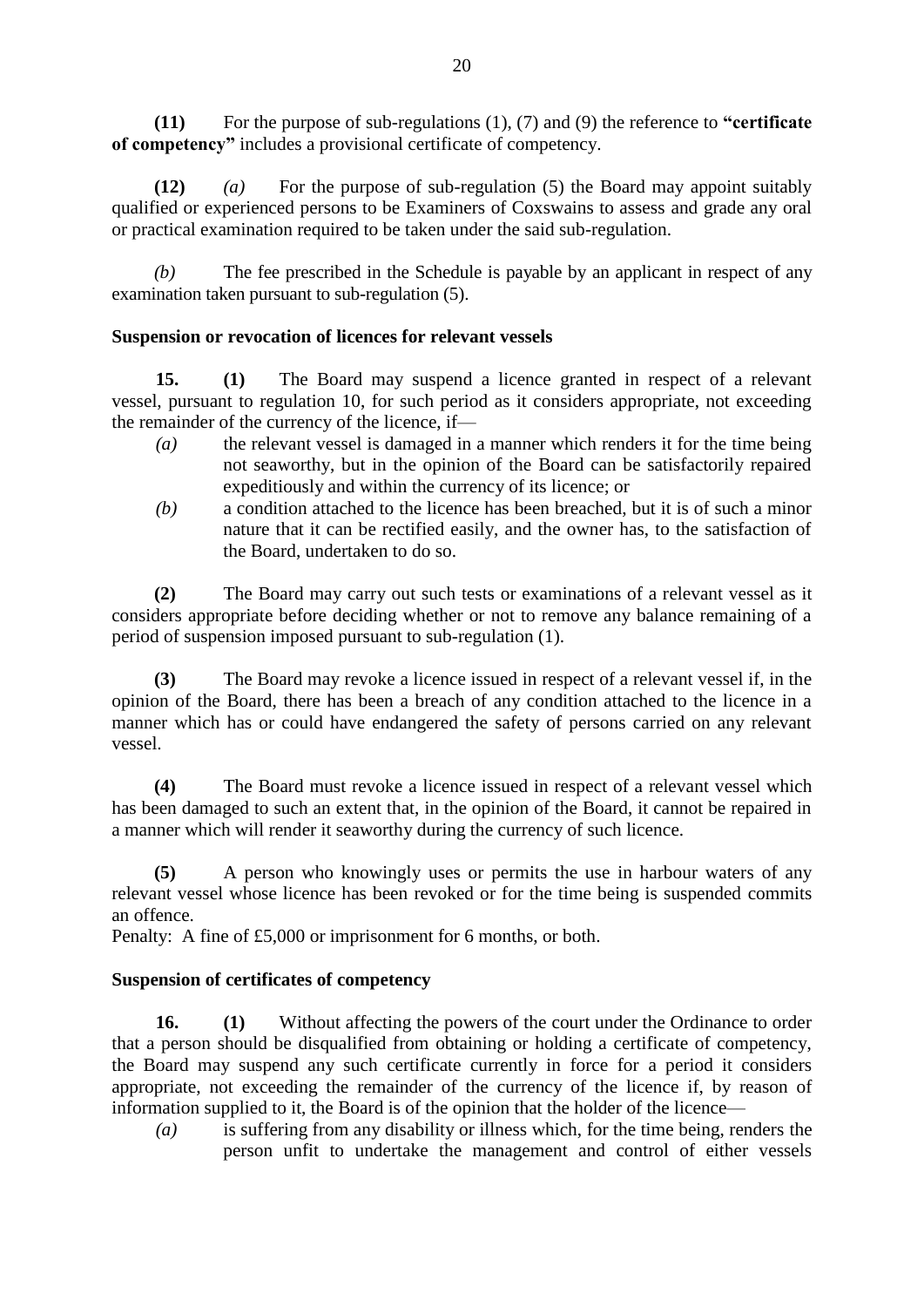generally or, in particular, a relevant vessel of the class or description to which the certificate relates; or

*(b)* a condition attached to the certificate has been breached, but is capable of being rectified, and the holder of the certificate has, to the satisfaction of the Board, undertaken to do so.

**(2)** Before deciding whether to remove the balance remaining of any period of suspension imposed in respect of any certificate of competency, the Board may require the holder of it to submit to such test or examination, and to provide such information as the Board considers appropriate.

**(3)** A person who acts as coxswain on or of any relevant vessel in harbour waters at any time when his or her certificate of competency is suspended commits an offence.

- Penalty: *(a)* if no passengers were carried at the time of the offence a fine of £500;
	- *(b)* if one or more passengers were carried at the time of the offence a fine of £1,000.

# **Payment of pratique**

**17.** When boarding any ship which is moored in harbour waters for the purpose of granting pratique, pursuant to the provisions of section 5 of the Ordinance, the Harbour Master must demand payment of the fee prescribed in the Schedule.

## **Communication between coxswain and passengers**

**18.** A person who is a coxswain of a relevant vessel licensed for the purpose of carrying passengers must ensure that—

- *(a)* all passengers on board are informed of the location of life jackets or belts and safety equipment generally which is carried, and the use of them;
- *(b)* at all times when the passengers, or any of them, are deposited on or at any place other than Georgetown Wharf, the relevant vessel remains at such a distance that both visual and vocal contact or communication is possible between the coxswain and any such passenger or passengers on shore.

## **No person to remove sand etc. without permission**

**19. (1)** A person who takes or removes or causes to be taken or removed any sand, stone or gravel, from any beach or any part of the ocean floor, within any harbour waters, without the permission in writing of the Administrator, commits an offence. Penalty: A fine of £1,000.

**(2)** Any permission granted under sub-regulation (1) may be given subject to conditions affecting the quantity of and manner in which the materials may be taken or removed, and further subject to payment of any fee the Administrator specifies in that regard.

## **Materials deposited on landing places**

**20.** A person who, without the permission of the Harbour Master, deposits or permits to be deposited, any sand, shingle or gravel on any landing place within 6 feet from the sea edge thereof commits an offence.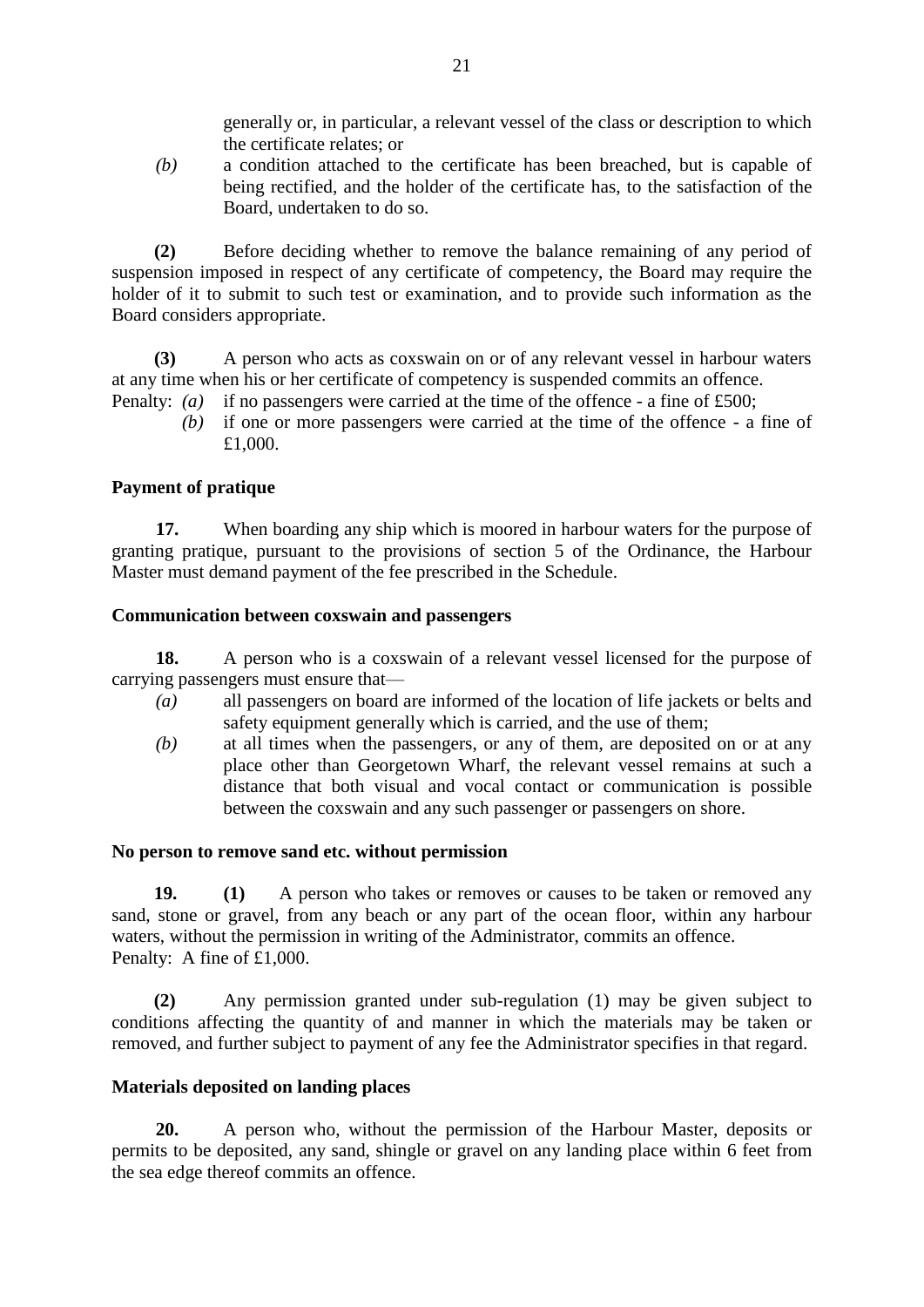Penalty: A fine of £1,000.

#### **Discharging missiles at birds or wild animals**

**21. (1)** Subject to sub-regulation (2), a person who discharges any firearm or throws any stone or other missile at any sea bird, dolphin or other wild animal within the limits of the Wharf commits an offence, and liable. Penalty: A fine of £1,000.

**(2)** Sub-regulation (1) does not prohibit such birds or animals from being killed for the protection of property, or obtained by or with the consent of the Government for scientific research.

#### **Requirement to establish radio communication**

**22.** The master of a vessel intending to enter the harbour must, before doing so, establish radio communications (on VHF channel 16 (156.800 MHz)) with Ascension Radio.

#### **Vessel Movements**

**23.** The master of a vessel other than a fishing vessel of less than 20 feet must, if required by the Harbour Master, give prior notice to the Harbour Master of the vessel's arrival at, departure from, or movement within the harbour.

#### **Laying down moorings, anchors, buoys and other tackle**

**24. (1)** A person must not lay down any mooring, anchor, buoy or similar tackle without prior consent of the Harbour Master.

**(2)** If the Harbour Master so directs, a mooring, anchor, buoy or similar tackle must as soon as reasonably practicable, and in any event as soon as possible, be removed by its owner or any other person claiming possession of it. If a direction by the Harbour Master under this sub-regulation is not complied with, the mooring, anchor, buoy or tackle in question may be removed and the amount of the cost incurred in so doing may be recovered from the owner of the mooring, anchor, buoy, or tackle.

## **Mooring of vessels**

**25.** All vessels in harbour waters, except when being navigated, must be securely moored or otherwise fastened. Absolute liability attaches to the owner of a vessel not so moored or fastened which drifts and causes damage to any other vessel or other property.

## **Order of precedence and navigation in harbour waters**

**26. (1)** The following provisions have effect and must be observed by all vessels navigating in harbour waters.

- **(2)** The order of precedence in harbour waters is as follows—
- *(a)* ships;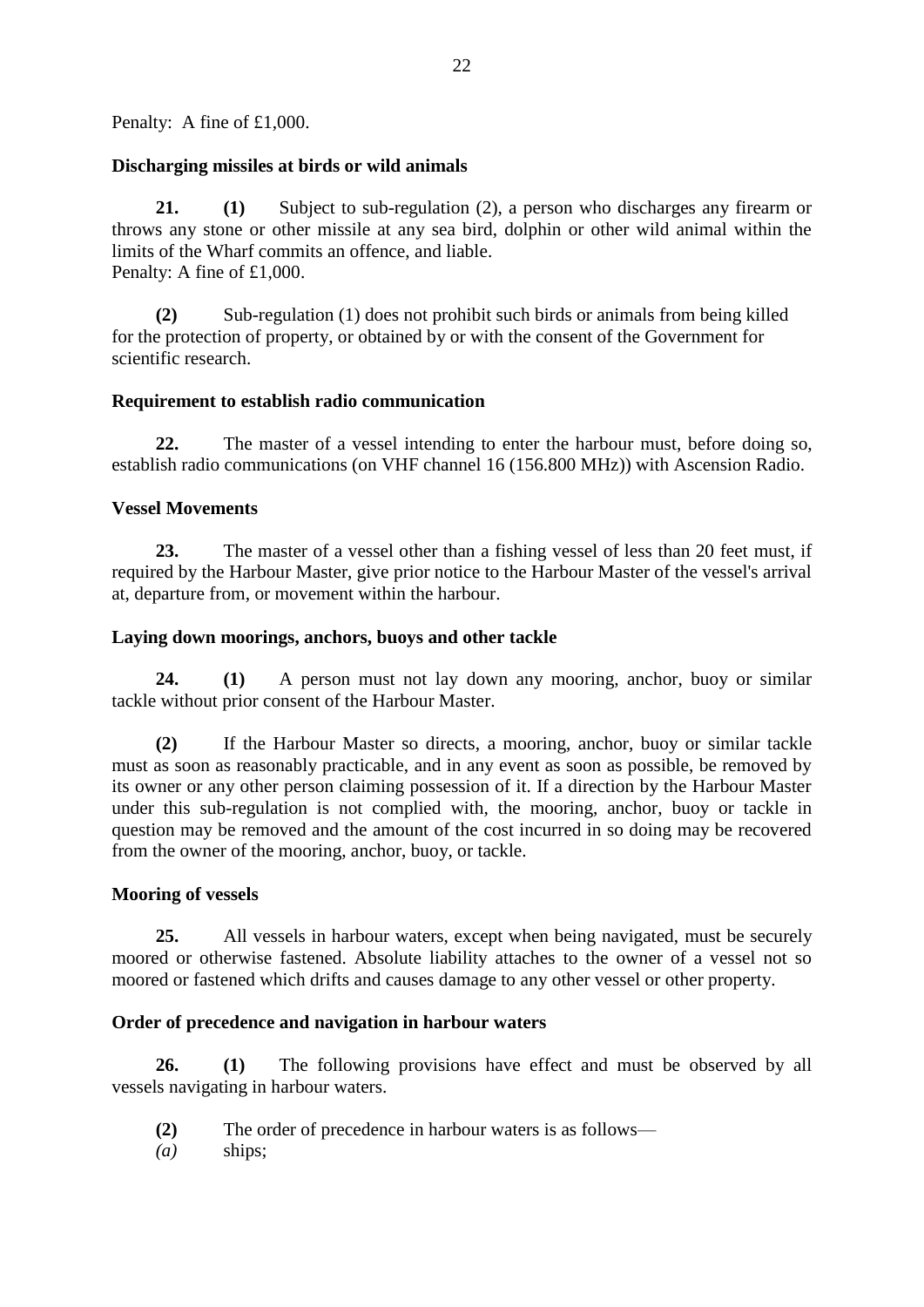- *(b)* lighters, tenders, barges, and other vessels supporting ships or with other vessels under tow;
- *(c)* sail boats, windsurfers, sailing dinghies or other craft whose principal means of propulsion is the wind;
- *(d)* all other power operated vessels (excluding jet-skis);
- *(e)* jet-skis;
- *(f)* kayaks, canoes, rowing boats or other similar craft propelled or steered by paddles or oars.

**(3)** When 2 vessels of equal precedence meet bow to bow on the same course, both must give way to starboard, passing port to port.

**(4)** When the courses of 2 vessels of equal precedence cut across each other, the vessel having the other to starboard must give way.

(**5)** Except with the permission of the Harbour Master, no jet-ski or windsurfer may be navigated in harbour waters during the hours of darkness.

**(6)** A person who contravenes or fails to comply with any of sub-regulations (1) to (5) commits an offence.

Penalty: A fine of £2,500 or imprisonment for 3 months, or both.

# **Landing of fish**

**27.** Every person who is in possession of fish when arriving at the landing steps must remove from the steps all offal, blood and other residue arising from such fish, and must not cause or permit any offal to be left on any part of the Wharf.

## **Charges by and obligations of boats carrying passengers**

**28. (1)** The following charges are the maximum rate permitted to be charged for the use of relevant vessels under these Regulations to carry passengers—

- *(a)* journeys which commence and are completed between 6.00 a.m. and 6.00 p.m.- for each person carried from or to any ship at Ascension: single journey; £1.00
- *(b)* journeys which commence between 6.00 p.m. and 6.00 a.m.- for each person carried from or to any ship at Ascension: single journey; £1.50.

**(2)** A person in charge of a relevant vessel licensed to carry passengers in harbour waters must not, unless already engaged, refuse at any time to carry a passenger from or to any ship at Ascension when so required by the Master of such ship, the Harbour Master, a customs officer or a police officer.

# **General penalty, and aiders and abettors**

**29. (1)** A person who contravenes any provision of these Regulations in respect of which no specific penalty is prescribed commits an offence. Penalty: A fine of £1,000.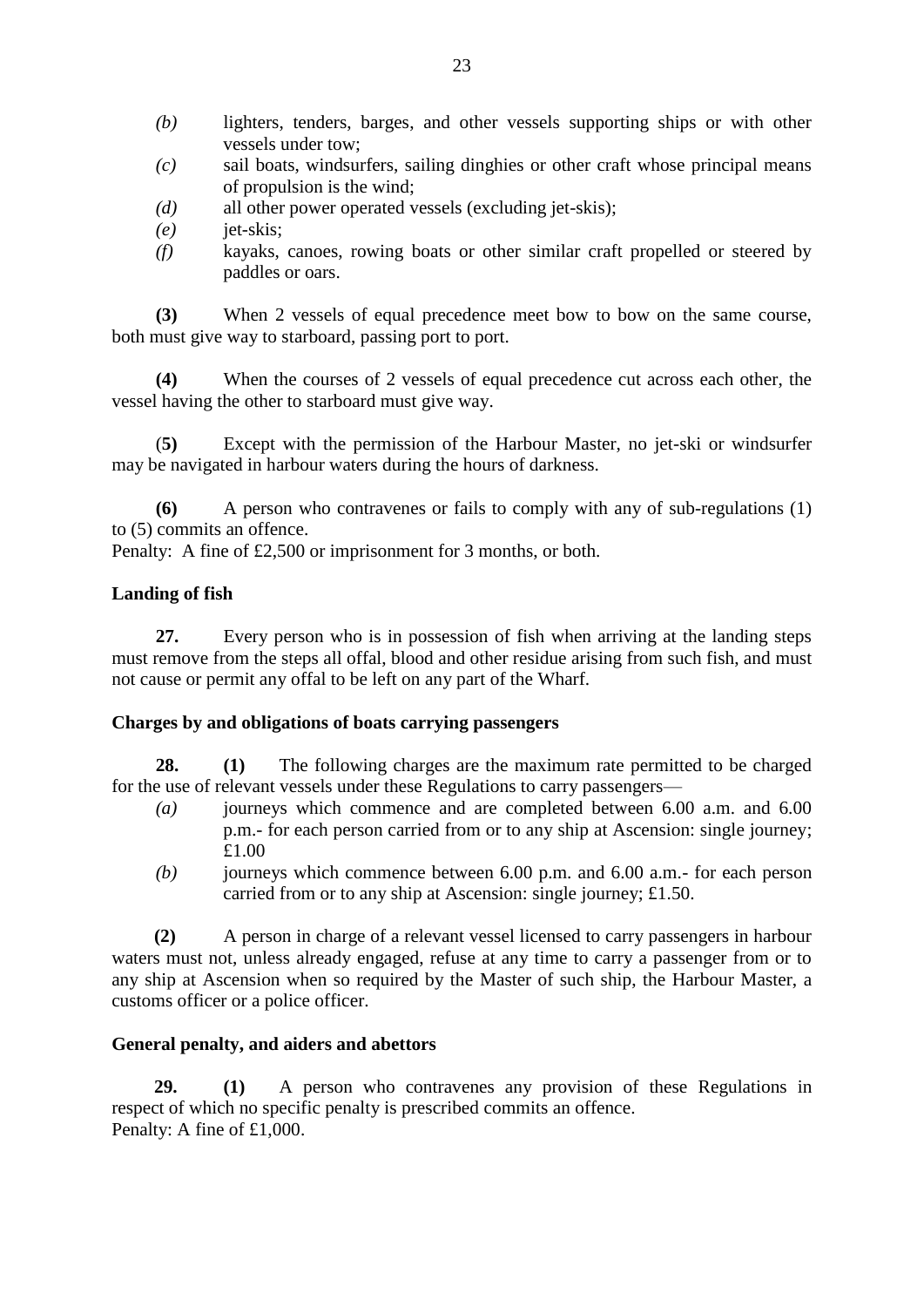**(2)** A person who aids, abets, counsels or procures the commission of an offence under any provision of these Regulations commits the like offence and is liable to be punished as if the offence had been committed by the person.

# **Appeal provisions**

**30. (1)** A person who is aggrieved by any determination of the Board under any provision of these Regulations may appeal to the Governor, whose decision is final.

**(2)** If it has not already done so, the Board must give written reasons for its decision, if required to do so by any person intending to appeal pursuant to this regulation.

**(3)** Notice of appeal, in writing, addressed to the Governor through the Administrator, must be given within 7 days of the decision complained of, or if a request for written reasons is made pursuant to sub-regulation (2), within 7 days of receipt of the request.

**(4)** A notice of appeal given pursuant to sub-regulation (3) must state the grounds of the appeal, and may include any other information which the appellant wishes the Governor to take into account in determining the appeal.

**(5)** Within 7 days of receipt of such notice of appeal, the Governor must cause a copy of the notice (and copies of any accompanying documents submitted) to be delivered to the Board, who may respond in writing to the notice of appeal within 7 days of receipt.

**(6)** The Governor must cause to be delivered to the appellant a copy of any response made to the notice of appeal pursuant to sub-regulation (5) (and copies of any accompanying documents submitted) within 7 days of the receipt of the response.

**(7)** The appellant may reply, in writing, to any response made by the Board to the notice of appeal within 7 days of the receipt of the response.

**(8)** The Governor may, in his or her discretion, extend any of the time limits prescribed by this regulation, in any case where the Governor considers it is just to do so.

**(9)** After the expiry of the time prescribed for the Board's response, or of the appellant's reply, or on receipt of such reply, as the case may require, the Governor must, as soon as practicable, determine the appeal and cause notice of his or her decision to be notified, in writing, to both the appellant and the Board.

- **(10)** In the determination of any appeal under this regulation, the Governor may –
- *(a)* confirm, overrule, or in any manner he or she considers appropriate vary the decision of the Board; and
- (b) if the appeal is allowed, give such directions or instructions to the Board as the Governor considers necessary for the purpose of fully implementing the determination.

**(11)** The Board must comply with any directions or instructions given pursuant to sub-regulation (10) in a manner and within period the Governor specifies.

## **SCHEDULE**